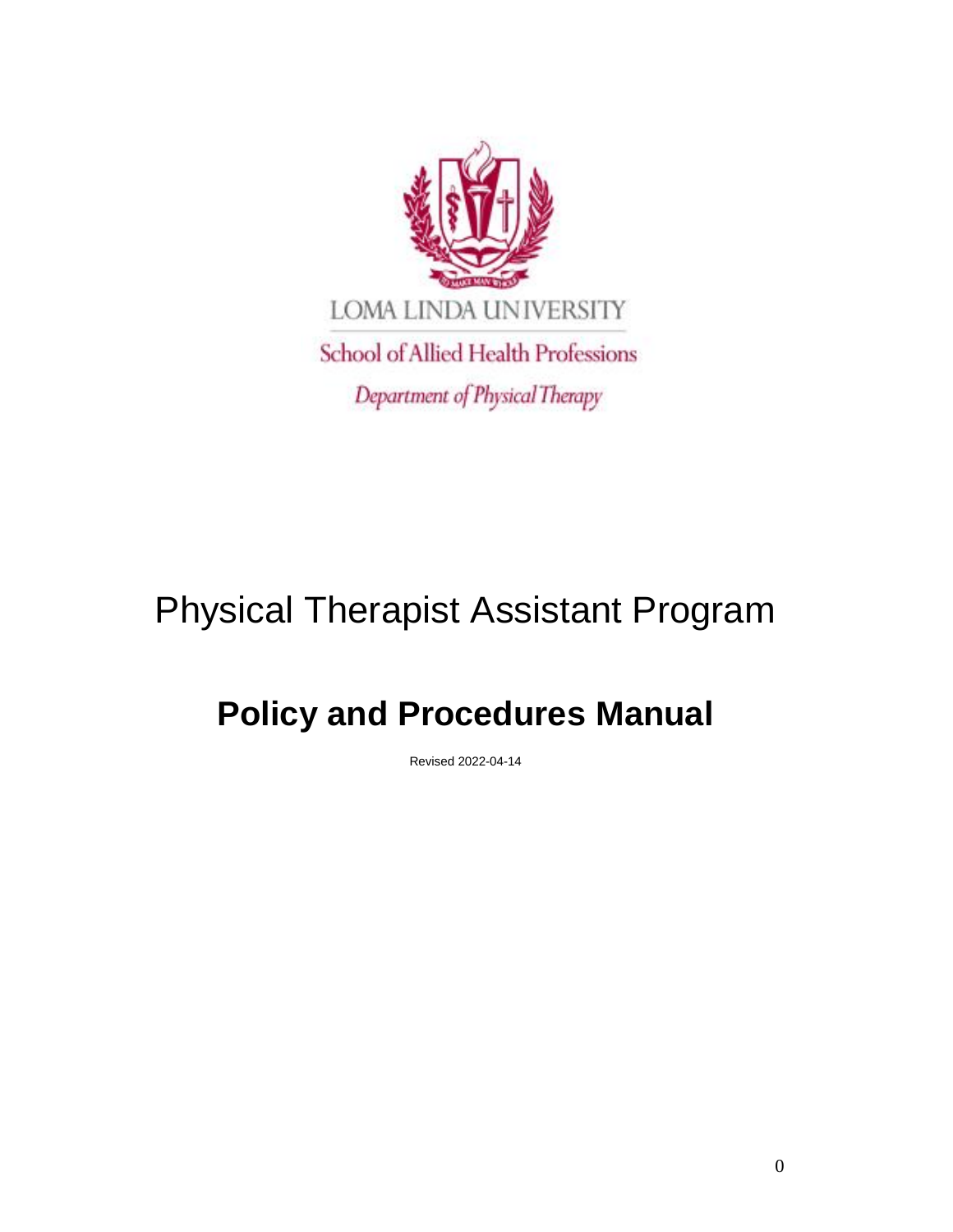## **CONTENTS**

| $2_{-}$                                                             |  |
|---------------------------------------------------------------------|--|
|                                                                     |  |
|                                                                     |  |
|                                                                     |  |
|                                                                     |  |
| 3.4 Minimum Required Grade for Anatomy5                             |  |
|                                                                     |  |
| Wholeness Incorporated Now - The WIN Program6<br>$4_{\cdot}$        |  |
| Student Professional Development and Behavioral Expectations7<br>5. |  |
| 6.                                                                  |  |
| 7 <sub>1</sub>                                                      |  |
| 8.                                                                  |  |
| 9.                                                                  |  |
|                                                                     |  |
|                                                                     |  |
|                                                                     |  |
|                                                                     |  |
|                                                                     |  |
|                                                                     |  |
|                                                                     |  |
|                                                                     |  |
|                                                                     |  |
|                                                                     |  |
|                                                                     |  |
|                                                                     |  |
| 22. Monitoring a Student with Background Check Failure 23           |  |
|                                                                     |  |
|                                                                     |  |
| 25. Re-Admission Following Academic Dismissal 26                    |  |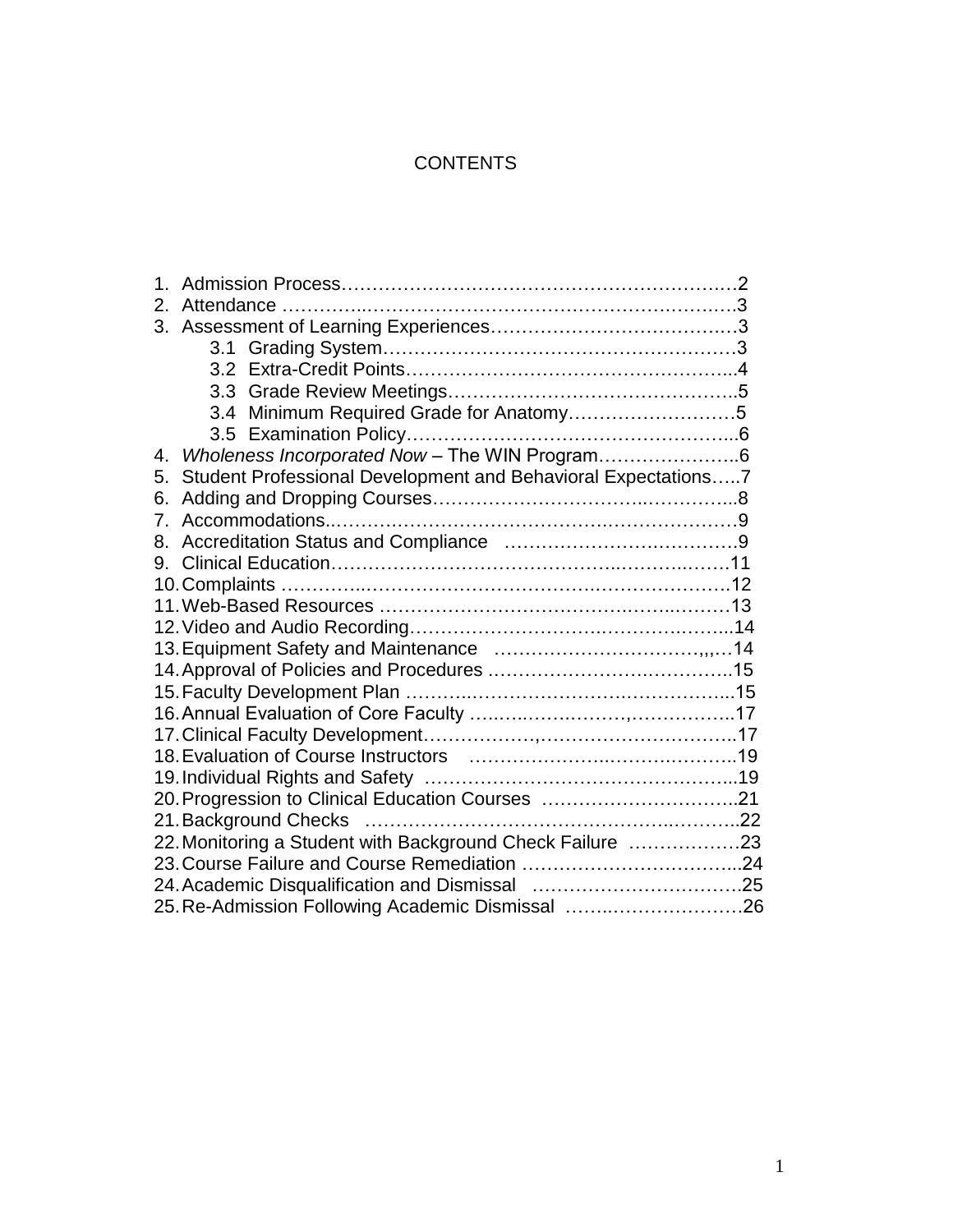## **1. Admission Process**

Students are eligible for admission into the physical therapist assistant program based on the following:

- a. Successful completion of all prerequisite courses prior to the start of the program with the minimum GPA or higher within each subset of courses: (1) Science pre-requisites > 2.5 GPA
	- (2) Non-science pre-requisites > 2.5 GPA
- b. Submission of an online application to the program
- c. Assessment of a personal interview with one of the faculty
- d. Writing assessment completed at time of the interview
- e. Work experience or volunteer/observation experience in physical therapy clinical settings for a minimum of 80 hours, with at least 20 hours in one or more inpatient settings and at least 20 hours in one or more outpatient settings
- f. Three recommendations from individuals (family members excluded) who know the student well. Places to consider for such persons include:
	- (1) Professional/employment (mentor, supervisor or boss)
	- (2) Church or community service related (pastor, community service supervisor)
	- (3) Academic or school related (professor, teacher, or advisor)

Students are selected for admission by the PTA faculty in a series of committee meetings on a "rolling admissions" plan until the class target size is reached: As soon as an applicant is selected, their name is forwarded to the SAHP Admissions Office/Administrative Council for final approval. After the cohort size reaches 50, other qualified applicants are placed on an "Alternates" waiting list.

All prospective students are encouraged to apply early to increase their probability of acceptance during a particular admissions cycle. The published timeframe for an "early" submission of the application is August 1 through November 1 preceding the June start date.

Applicants who self-identify as Seventh-day Adventists and/or who transfer credits from an SDA educational institution are given priority status.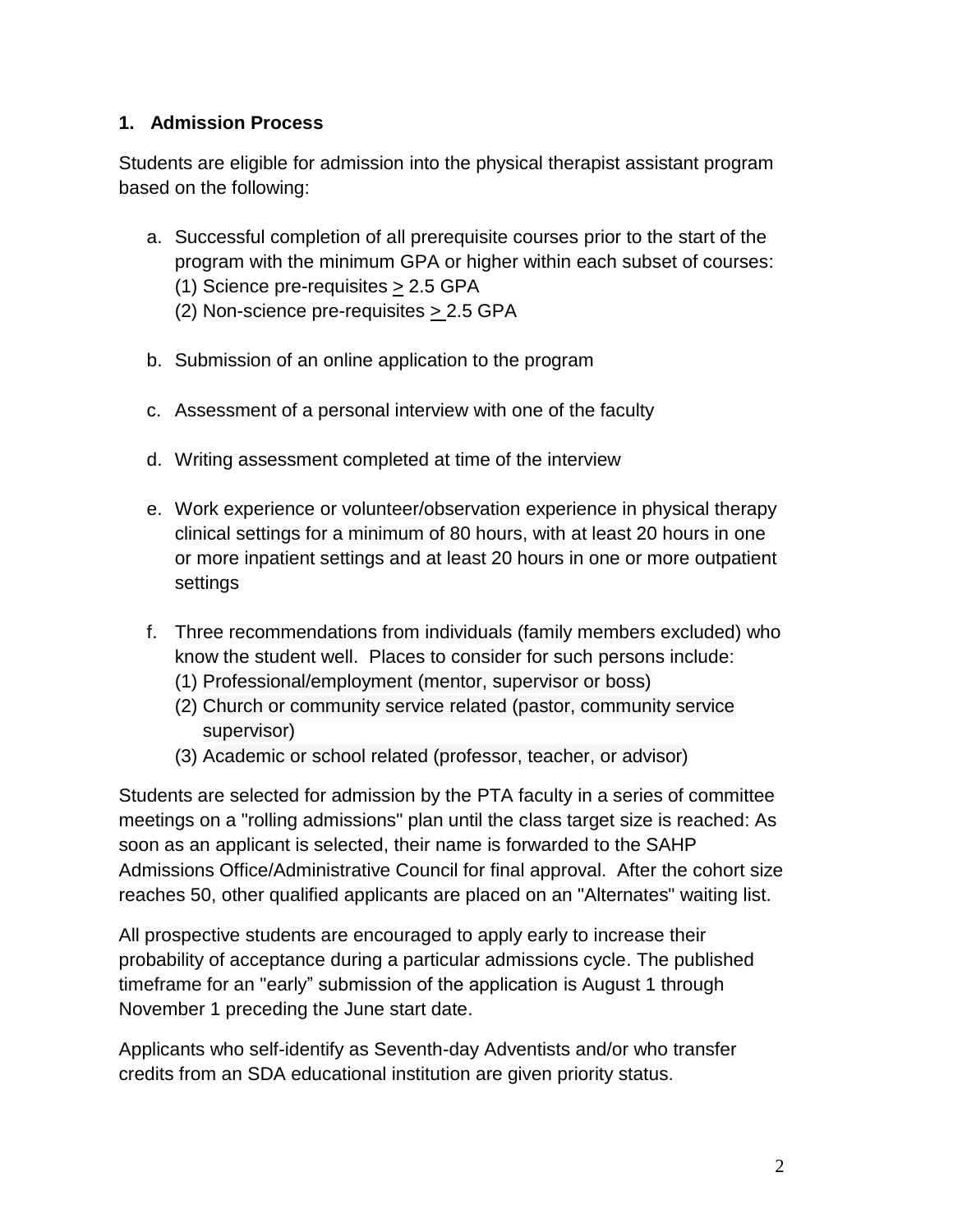## **2. Attendance**

Attendance is required for all classes in accordance with policy outlined in the University Catalog. Regular attendance at all appointments (class, clinic, laboratory, chapel, TBAs) is required beginning with the first day of each term. If an absence is *excusable,* the student is allowed to make-up quizzes, tests and late assignments. If an absence is *unexcused*, they may not be allowed to do so. A pattern of absence, whether excused and unexcused, will be referred by instructors to the program director for consideration and action.

*Excused absences* are defined as follows:

Illness, verified by a physician's statement or official statement from the Student Health Service submitted to the program director;

Participation in an institution-sponsored activity (verified by a written statement from a faculty sponsor);

Recognizable emergency approved by the program director.

Tardiness is disruptive, distracting and inconsistent with professional behavior. Students who arrive after the beginning of class may be counted absent.

All electronic communication devices must be in silent mode during class and laboratory sessions unless being used in support of the specific educational purposes of the respective class or laboratory session.

## **3. Assessment of Learning Experiences**

#### *3.1 Grading System*

The program grading system is designed to objectively measure student achievement of the stated student learning objectives for each course in a manner that encourages student cooperation rather than competition. In most courses, letter grades are assigned based on a percentage of maximum possible points in the course. In a few didactic courses and in all clinical education courses, students receive either "Satisfactory" or "Unsatisfactory" grades. S/U grades do not contribute to the calculation of the grade point average.

Every course syllabus outlines the specific details for the grading of the course, including methods of student evaluations, grading breakdown for all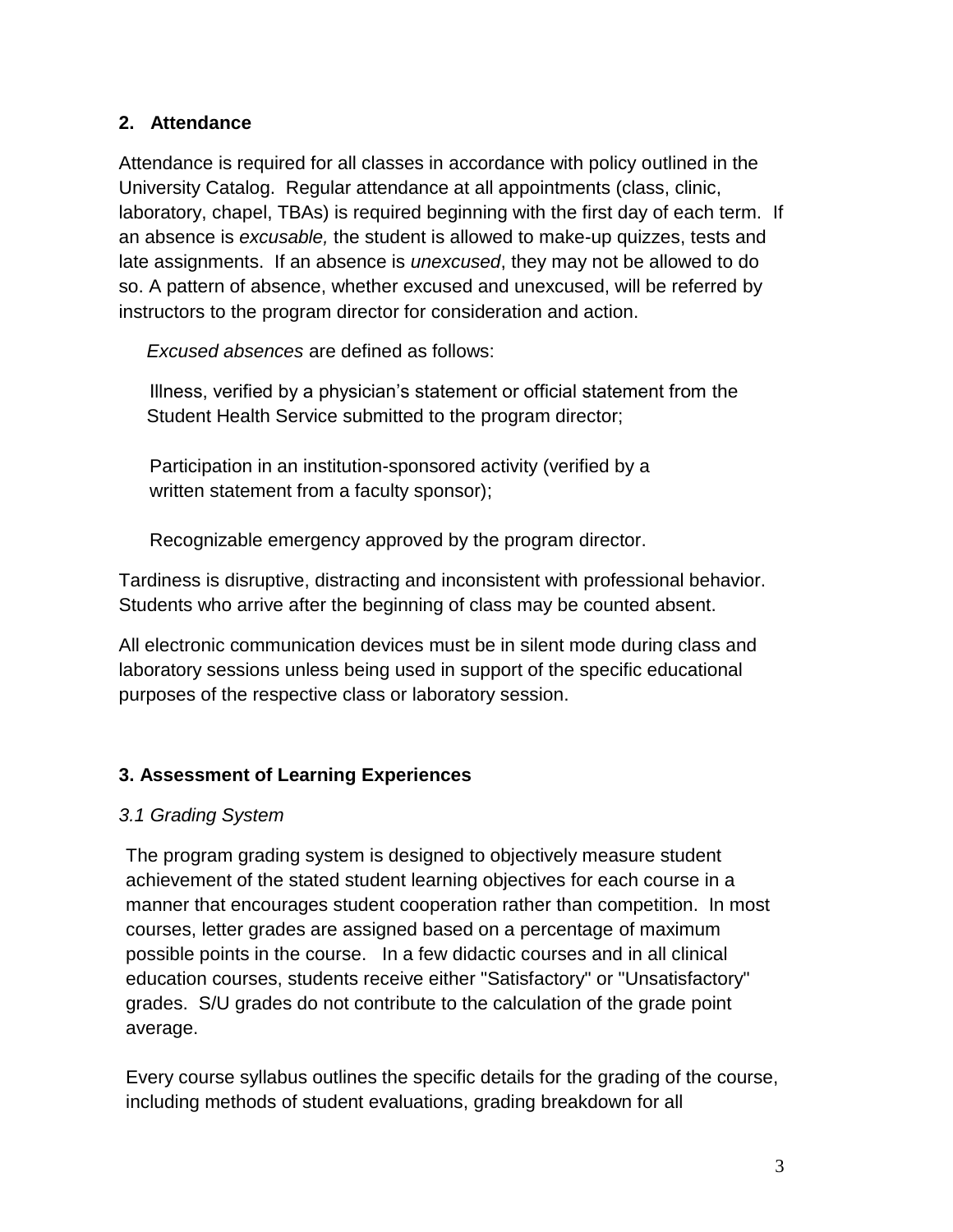assignments, quizzes and exams, the grading scale of percentages required for each grade level and opportunities, if any, for earning extra credit points. A syllabus is provided for each student for each course on the first day of the course and the outline for grading in the course remains constant throughout the course.

The percentage ranges listed below are used by instructors when determining final grades. An individual student's course grades may be adjusted depending on the student's participation in the *Wholeness Incorporated Now* program. (See Policy #4, WIN Program). Each course instructor enters their final course grades into the online LLU University Record's Banner system within three business days of the end of the course.

| <b>Percent</b> | <b>Letter Grade</b> |
|----------------|---------------------|
| 95-100         | Α                   |
| 92-94          | A-                  |
| 89-91          | B+                  |
| 85-88          | B                   |
| 82-84          | В-                  |
| 78-81          | $C+$                |
| 75-77          | С                   |
| 74             | D                   |
| < 73           | F                   |

#### *3.2 Extra-Credit Points*

Instructors may provide opportunity for students to earn extra-credit points for specified learning experiences that are in addition to the total number of points possible in a course. The description and conditions for the use of extra-credit points must be clearly specified in the syllabus; these points must constitute no more than 1% of the total points possible and can ONLY be applied to a student's cumulative score after the student has achieved at least 75% of the points possible for the course. In other words, extra-credit points cannot be used to pass a course that would otherwise have received a nonpassing grade.

## *3.3 Grade Review*

During the fall, winter and spring quarters, the program faculty meets in a "Grade Review" session after final exams with the instructors of each PTAS course to review student grades and any concerns with professional behaviors and to approve progression of each student to the subsequent term. The faculty review the grades for all clinical education courses during either Grade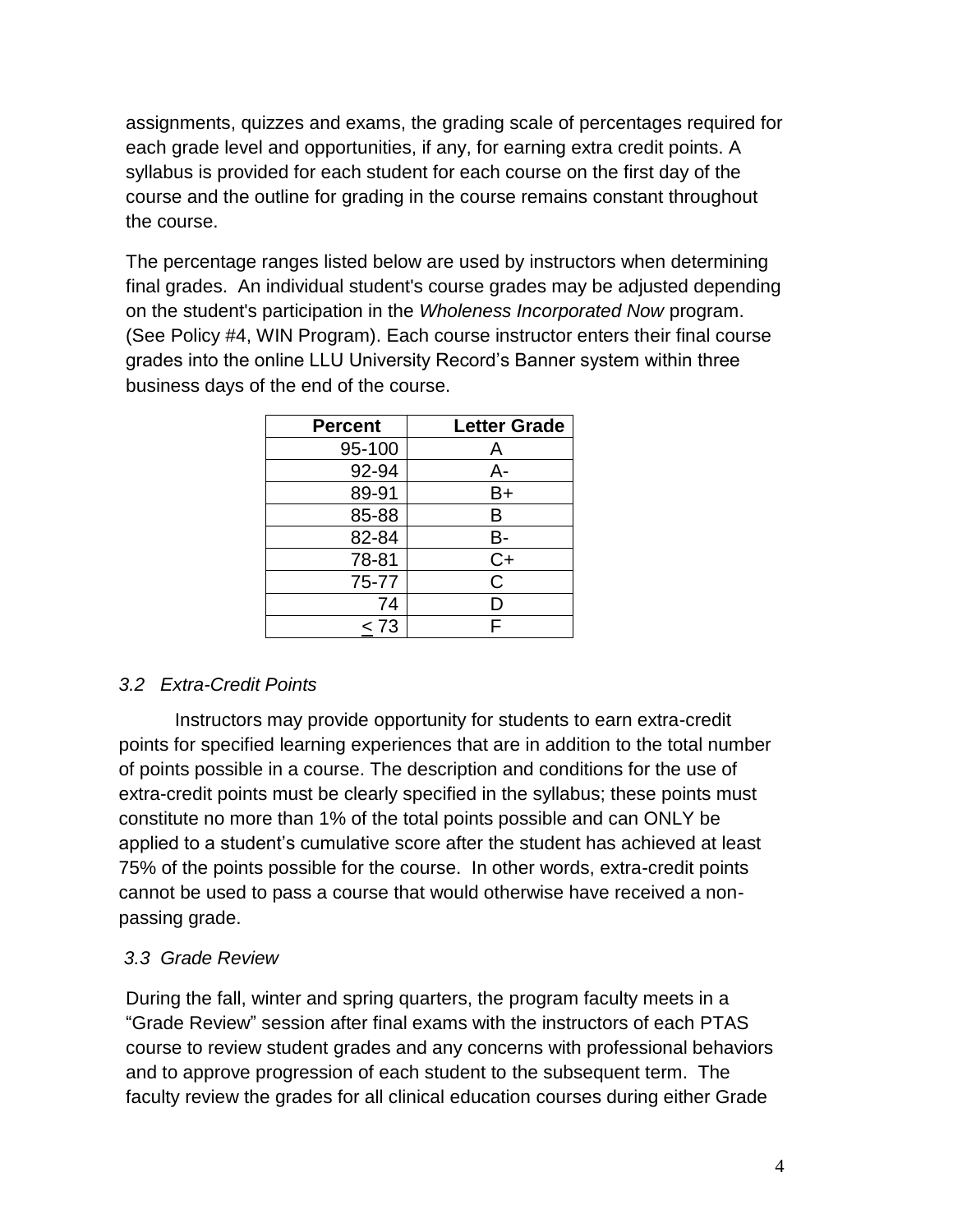Review sessions, or during faculty meetings that occur just after the conclusion of clinical experiences. Grades for the AHCJ course and the religion courses are determined by the respective instructors.

During the first summer quarter, several courses are taught in a shortened, modular style (less than 11 weeks). The faculty reviews those grades and any concerns with the course instructors during the weekly faculty meeting scheduled closest to the conclusion of each course.

#### *3.4 Minimum Required Grade in PTAS 201 Anatomy*

A passing grade ("C" or higher) in the *PTAS 201 Anatomy* course is required to continue in the PTA program. A grade of less than a C disqualifies the student and requires administrative withdrawal from the program. A "C" grade is determined by a minimum of 75.0 % cumulative score in the course.

A student who drops or fails *PTAS 201* may elect to continue and complete any courses in which he/she is currently enrolled and which have already started. In such cases, the program withdrawal becomes effective at the end of those courses.

#### *3.5. Examination Policy*

Academic dishonesty is not tolerated. To protect the integrity of the assessment process in face-to-face and remote testing environments, multiple exam formats and video surveillance may be used during exams. Remote online quizzes and exams are administered via the Canvas (learning management system) utilizing Respondus Lockdown Browser and student webcams. Students must observe the following:

- 1. The student is expected to remain in front of their computer screen or paper exam for the entire examination. Restroom breaks or other activities should be taken care of prior to starting the exam. If a student leaves the room, the test will be considered completed at that moment.
- 2. All quizzes and tests are to be completed individually (as are all assignments), and not in group settings, unless indicated otherwise by the course instructor.
- 3. All course notes, books, and reference materials, and all electronic items not required for test-taking must remain out of the student's sight during the exam (i.e., cell phones, pagers, smart-watches, headphones, ear devices, Bluetooth devices, etc.).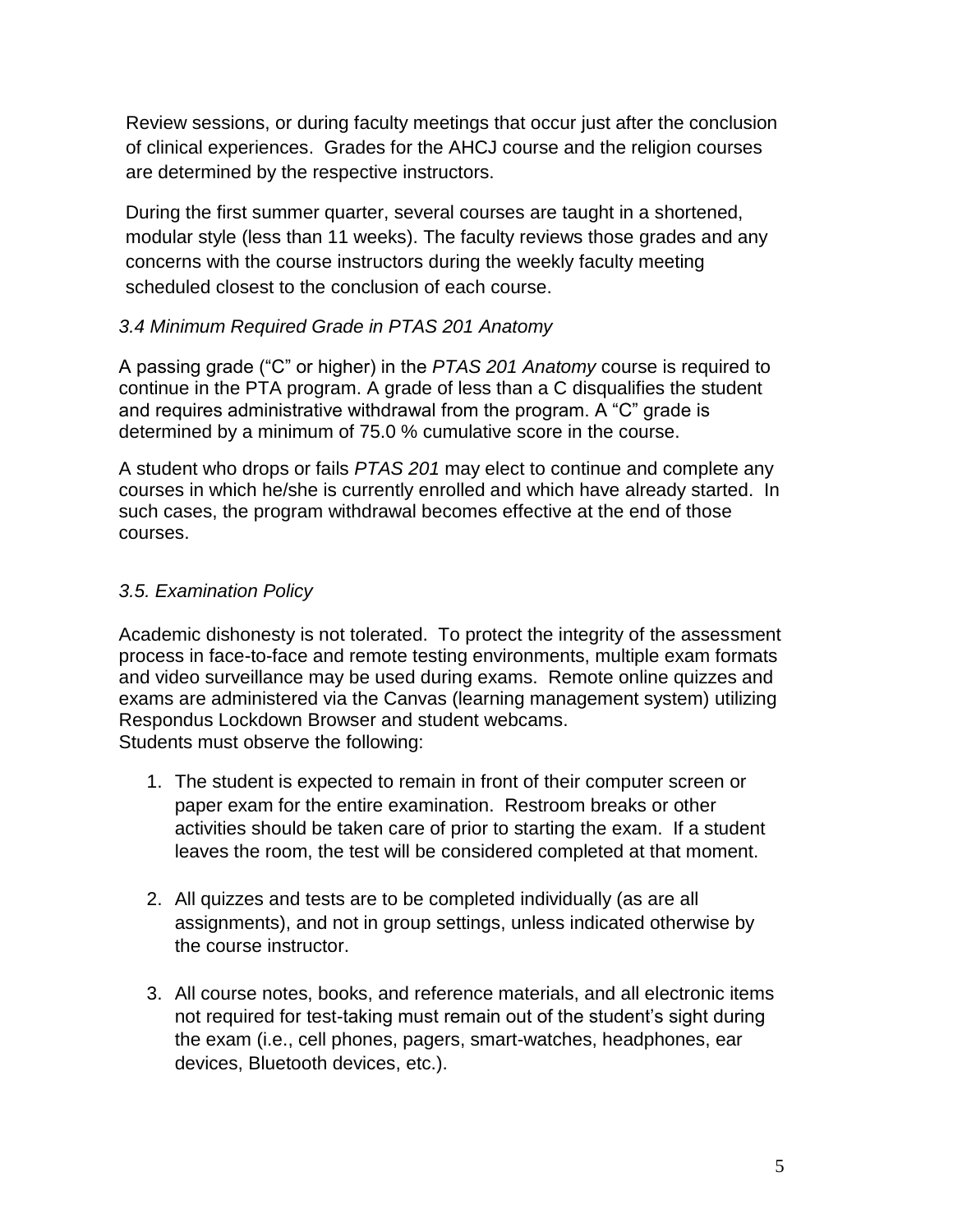- 4. Hats may not be worn during examinations.
- 5. All exams are timed. If the Internet connection is lost during a remote exam, the allotted time will continue to count down. (Note that wired connections tend to be more reliable than wireless.)
- 6. Students cannot begin taking the exam before the established start time and are not allowed to pause the exam. The exam will no longer be available to any student at the end of the scheduled time period for the exam.
- 7. The reproduction or saving of exam/quiz questions in any fashion is prohibited (i.e., use of cameras, screen shots, pictures, writing, copying, etc.).
- 8. No talking is permitted during an exam. The instructor cannot answer questions during the exam.
- 9. Students may email the instructor for clarification on test questions. Requests to consider possible errors in grading must be submitted to the instructor **in writing within one week** of the posting of test scores.
- 10.In extenuating circumstances, the student may wish to take an examination at an alternative time. The student must submit a written request in advance to the program director. If the request is approved, a \$50.00 fee is applied to each examination that will be taken at an alternative time.
- 11.Unless otherwise stated, ALL quizzes, tests, or other student assessments will occur in person and on campus at the room or laboratory identified in the class schedule and it will be conducted during class hours or as specified in the class schedule or the final testing schedule of the program.

#### **4.** *Wholeness Incorporated Now!* **The WIN Program**

The PTA Program seeks to help students develop habits that promote the harmonious balance and health of the entire being, a concept captured in the motto of Loma Linda University*,* "To Make Man Whole." A voluntary action plan entitled *Wholeness Incorporated Now*, also known as the *WIN* Program, offers an incentive to students to regularly practice specific aspects of a lifestyle that has been shown to contribute to overall health.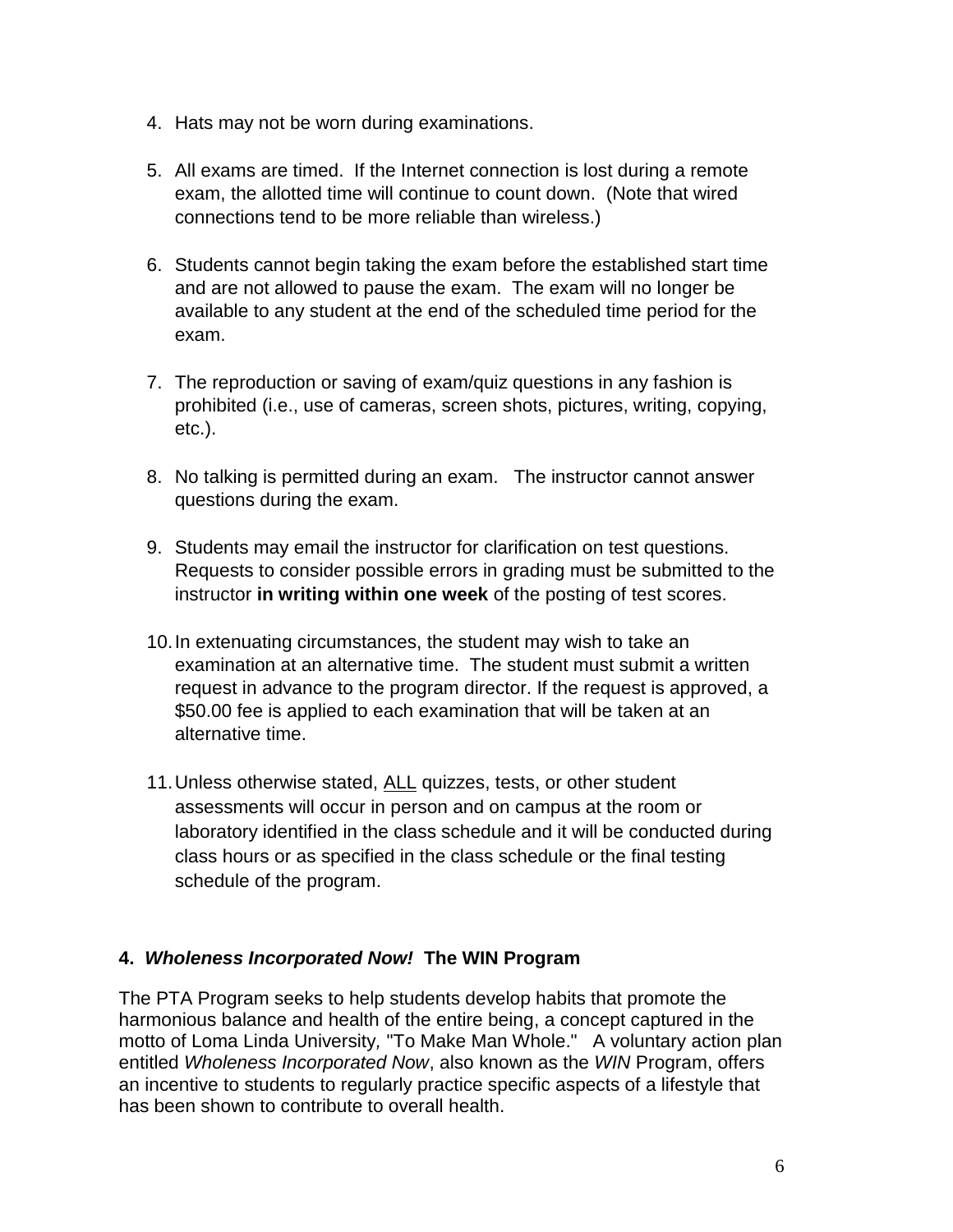The students are encouraged to assess the four components of their personal lives—physical/physiological health, emotional/social wellness, mental/intellectual status, and spiritual/community connections—and to find ways to enhance and balance the time they spend in activities associated with healthy development of each component. If they choose to participate in the program, the students record their activities on a weekly *WIN* report form and upload them into the Canvas course shell (the online learning management system) for *PTAS 265 Professional Seminar.* 

For each week that the student records and submits their "Wholeness" activities for each of the four components, they receive one-tenth of one percentage point. At the end of each quarter, the number of weeks of participation is tallied to a maximum of 10 weeks. By doing so, a student may earn up to one full percentage point added to their final score in each letter-graded PTAS course in that quarter. This may or may not change the final grade, depending on their percentage grade prior to addition of the WIN points. One restriction applies to the WIN points: they cannot be added to any final score that is below 75%; in other words, WIN points cannot be used to pass a course that would otherwise be failed.

The WIN program is generally introduced with the Portfolio project during the first summer quarter. Actual participation and submission of WIN forms begins with the fall quarter and continues through spring quarter for all letter-graded PTAS courses.

#### **5. Professional Development and Behavioral Expectations for Students**

All students accepted into the program will be evaluated on professional behavior and abilities in the classroom, in the laboratory and in clinical settings. The following documents will be used when defining professional behavior and for which references may be found in the current PTA Student Handbook:

- *1)* The current, online Loma Linda University *Student Handbook*
- *2)* The American Physical Therapy Association's (APTA) *Standards of Ethical Conduct for the Physical Therapist Assistant* and *Guide for Conduct of the Physical Therapist Assistant available* at apta.org
- *3)* The APTA *Values-Based Behaviors* at apta.org

Descriptions and expectations for professional behaviors are introduced and reinforced by instructors throughout the curriculum in an effort to help students identify with and integrate these behaviors while in the program and before the onset of the fulltime clinical experiences. Students are given periodic opportunities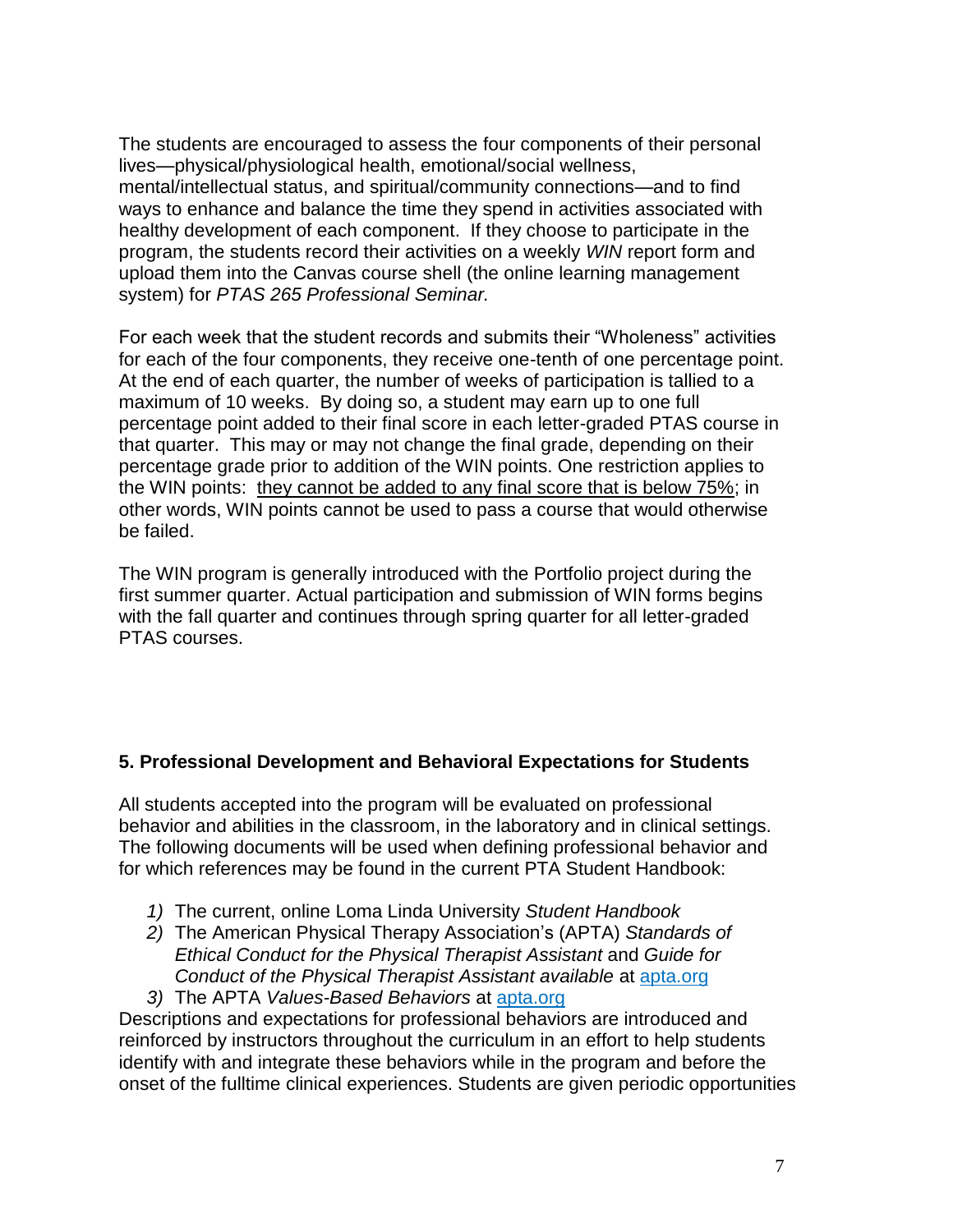to evaluate themselves regarding their developmental level toward reaching these expectations. Clinical faculty also evaluate students regarding these expectations.

The following actions will be taken if a student demonstrates behavior inconsistent with the criteria established in the identified documents.

 1. When behavior is perceived as being inappropriate, the student is given feedback regarding the inappropriate behavior and is provided with relevant expectations for remediation. This feedback may come from program faculty, instructors, and/or clinical faculty. The student is expected to remediate the behavior as advised.

In the academic setting, feedback may take the form of a *Professional Development Card* (carbon-duplicate) which may be handed to the student at the time inappropriate behavior has been observed by faculty/instructor. Upon receipt of a card, the student may write-in any extenuating circumstances, and must sign the card and return it to the person who issued the card by the end of the same class period or lab, if not immediately.

In some situations, the faculty member/instructor may choose to send an email to the student notifying them that this email acts as a *Professional Development Card* and that the student's response is required by the end of the following school day. In this case, the student may either email or respond in writing to the instructor.

An accumulation of one or more cards, depending on the situation, may require the student to appear before a faculty committee for professional behavior review. Three cards will automatically trigger an appearance before the faculty committee.

 2. In either an academic or a clinical setting, if a change to more appropriate behavior does not occur as a result of the feedback system, the faculty will determine consequences for the student which may include remediation of the unprofessional behavior or dismissal from the program.

#### **6. Adding and Dropping Courses**

Students may change their schedule by completing a "Change of Program" pdf form available on line at [www.llu.edu/ssweb.](http://www.llu.edu/ssweb) The last day to add a course is five days after the beginning of instruction of the quarter. The last day to drop a course without record on the transcript is 10 school days after the beginning of instruction of the quarter.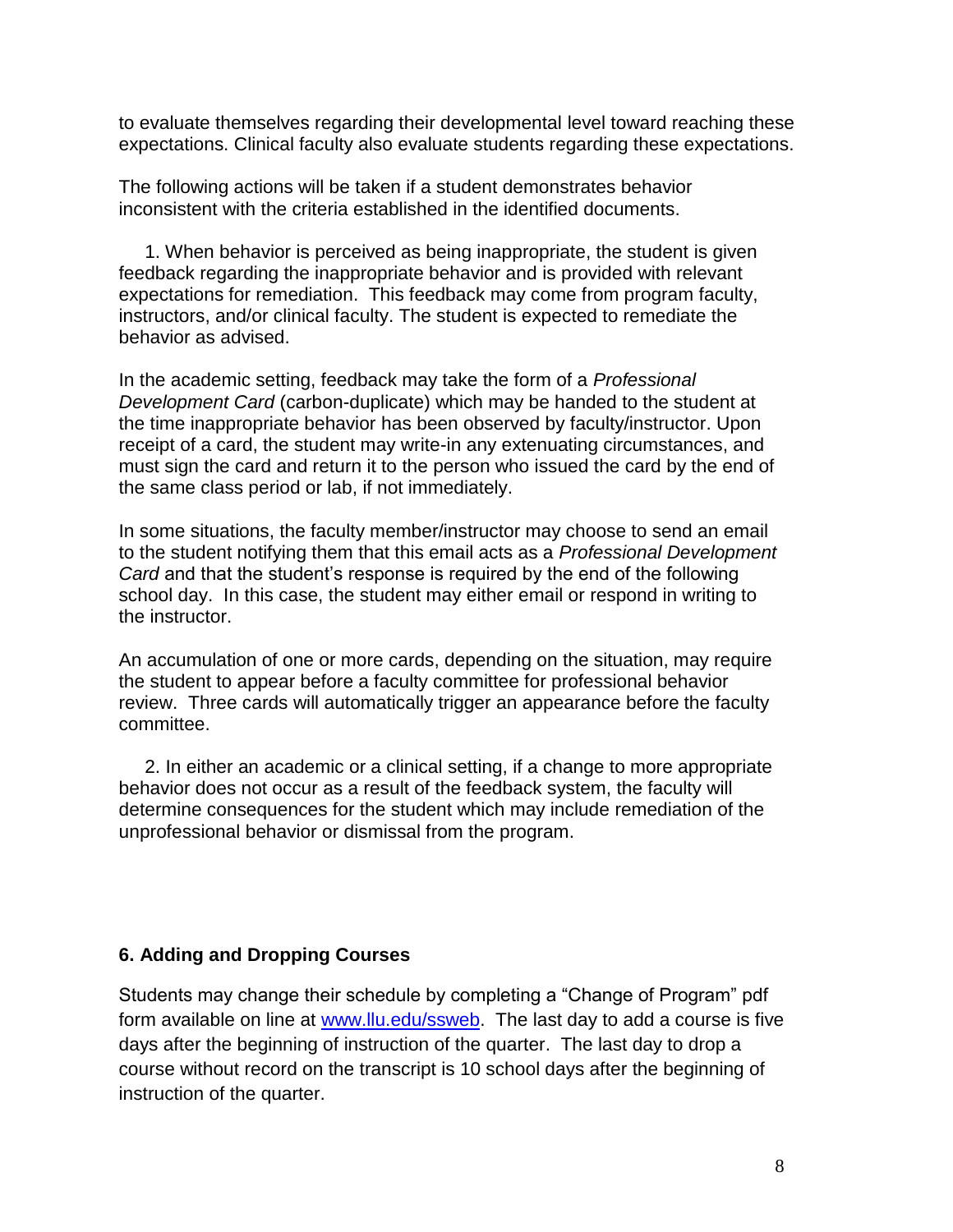A "W" (withdraw) is recorded on the transcript for courses dropped prior to 14 calendar days before the final examination week. Courses may not be withdrawn after that date.

## **7. Accommodations**

Any individual with a disability who needs reasonable accommodations to fully participate in the program may obtain the *Student Information and Requested Accommodation* form from the office of Chuck Dart, Assistant Dean for Student Affairs, School of Allied Health Professions, Nichol Hall, in Cottage 60.

Accommodations granted for the didactic courses in the curriculum do not extend to the clinical portion. A student who desires accommodations in the clinical settings for the clinical courses in the curriculum must submit a new request to the Assistant Dean of the School.

If accommodations are given, it is the student's responsibility to speak with each instructor each quarter to review which, if any, of the accommodations may be necessary for each course.

#### **8. Accreditation Status and Compliance**

The physical therapist assistant program maintains program accreditation with the *Commission on Accreditation in Physical Therapy Education* (CAPTE), 1111 North Fairfax Street, Alexandria, VA 22314. 703-684-2782. Current accreditation is granted through June 30, 2022.

Continued accreditation for CAPTE requires that approved PTA programs file an annual accreditation report and pay annual fees. It is the responsibility of the program director to assure these tasks are completed thoroughly and on time. If substantial changes are warranted in the program, the director will notify the School Dean and CAPTE and comply with the Commission's policies and directions. The program director also notifies CAPTE of any changes in college administration including the president, vice-president, dean, and program director or of any change in the University's accreditation status. If the program director leaves the position, the college administration will follow the guidelines for qualifications of the program director as specified by CAPTE when recruiting a new director.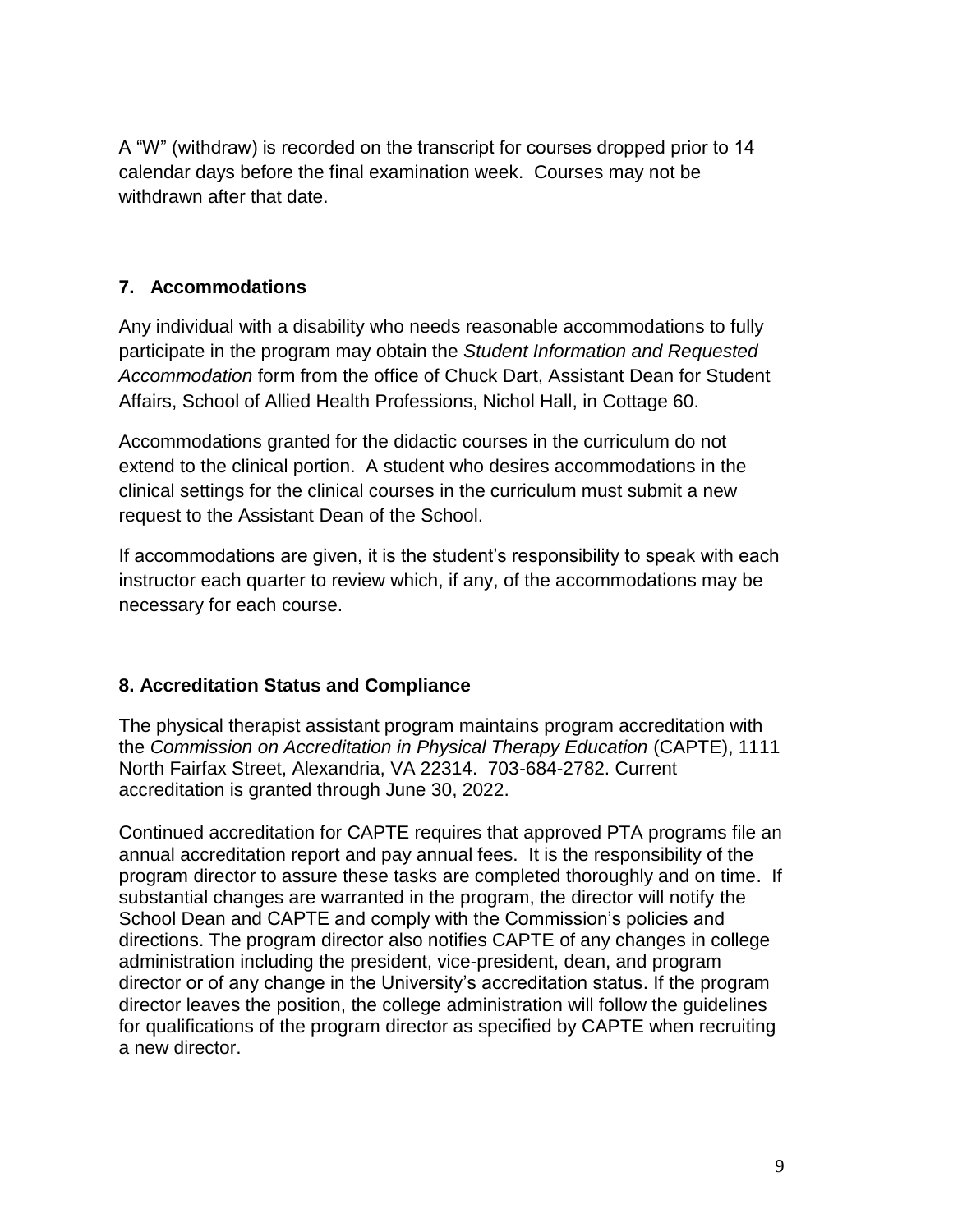Program assessment is primarily the responsibility of the program director and is based on CAPTE Standards and Elements. The CAPTE-required Program Assessment Matrix and a Secondary Program Assessment Matrix. For each area of assessment, the Matrix identifies the person(s) responsible, sources of information, data collection methods, timeline, threshold and linkage to other data and/or information. Contributors include program faculty and instructors, students, graduates, employers, advisory committee members, clinical instructors and center coordinators of clinical education. The program director reviews the matrices at the beginning of each quarter and assures that each element is carried out and or revised as needed.

Every ten years, the program will complete a Self-Study that is sent to CAPTE before its due date. This study will be comprehensive and match responses to questions posed in each of the eight Standards. The program director assumes leadership for this process, and input will be gathered and used from multiple sources as described above and will use multiple measures.

Once the on-site visit has occurred, the program will receive notice from CAPTE regarding the accreditation status with one of the following potential actions:

Withhold or withdraw accreditation

Place the program on probation

Recommend that action be deferred

Recommend continued accreditation with progress report(s) due

Recommend continued accreditation.

If continued accreditation with progress report(s) due is the recommendation, it is the responsibility of the program director to prepare the report in conjunction with the faculty and administration of the university. This report will be received by CAPTE on or before the due date with the ultimate goal of coming into compliance with accreditation criteria within 15 months. The same action will be taken if the status decision is deferred until adequate information has been provided to CAPTE to grant accreditation.

If the accreditation decision is to place the program on probation, the program faculty, including the program director, will meet with the appropriate administrators to develop a strategic plan and timeline to ameliorate this status. If, after this meeting, the university determines that the best action is to ask for withdrawal of accreditation, CAPTE will be notified in a timely manner. The university would then follow its procedure for program closure including matriculating continuously enrolled students or implementing the alternate plan of transferring the student to another accredited program. A good faith effort would be used by faculty and administration to remove probationary status whenever feasible. During this entire process, the public would be notified, according to CAPTE requirements, of accreditation status in all publications such as schedule of classes, the University Catalog (as publishing date allows),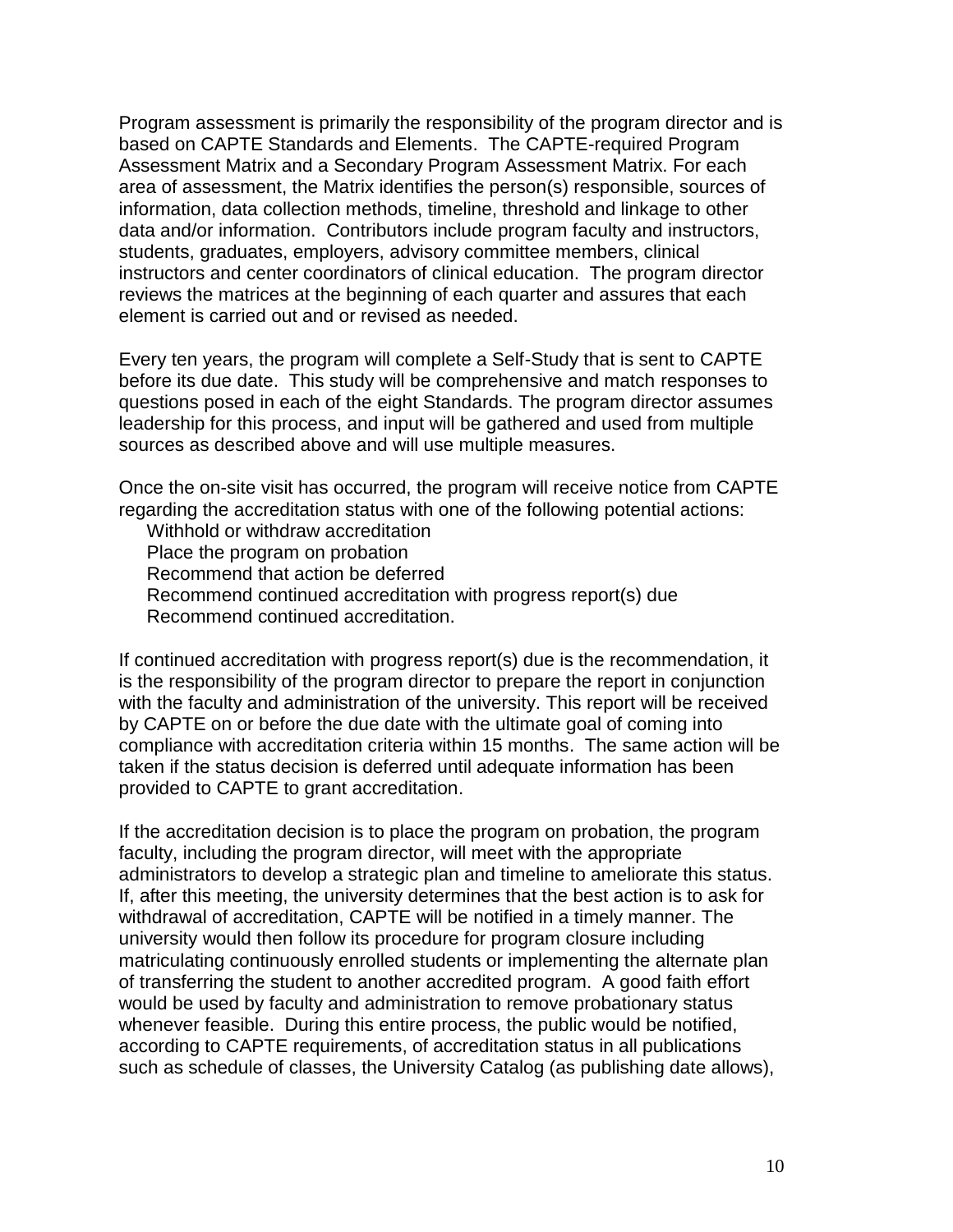advising information sheets, websites for the program, and program information sheets.

If the CAPTE decision is to withhold accreditation, every effort will be made to assist students to transfer to another accredited program.

If the program is granted continued accreditation without progress reports, the program director will begin work on the next Self-Study.

University accreditation is the responsibility of the President and is directed by the University's Office of Educational Effectiveness.

## **9. Clinical Education**

*Clinical education* refers to that portion of the curriculum spent in full-time (40 hours/week) clinical environments, including inpatient settings (acute and subacute hospitals and medical centers, rehab centers, skilled nursing facilities) and outpatient settings (private practice, pediatric, geriatric, rehab, wellness centers, sports medicine and home health). The clinical education courses are integrated with the didactic courses in the curriculum.

All clinical assignments are made by the director of clinical education (DCE) or designate; a clinical instructor is a licensed physical therapist or a licensed physical therapist assistant and must have at least one year of clinical experience. The DCE monitors the clinical experiences via personal, phone and/or email communication with the clinical faculty and the student. The student must obtain advance permission from the DCE before any adjustments may be made to a student's clinical education schedule.

Prior to finalization of clinical assignments, the DCE or designate reviews the contracts for each clinical facility to be used and determines if a contract exists and is current.

Attendance is required for all clinical education orientation sessions for instruction regarding clinical expectations and the use of specific tools, procedures and processes. These sessions are scheduled at various times throughout the program and indicated on class schedules for the related quarters. Students are responsible for information posted by the DCE via email. Additional information may be communicated via the Canvas course management system, on the pin boards, in class announcements, emails and student mail boxes.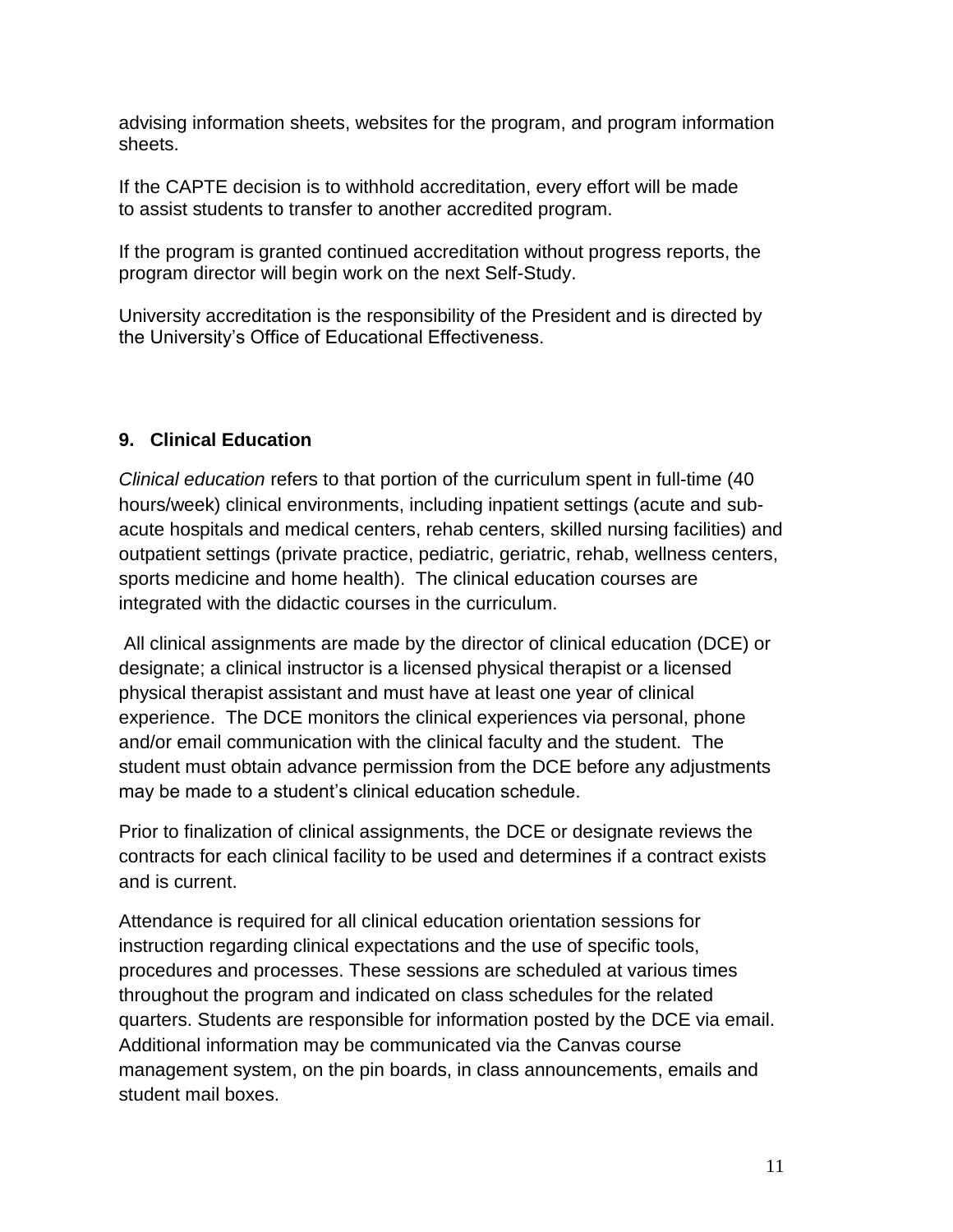Regarding requests from individuals who have received training elsewhere and are seeking clinical experiences in the LLU PTA program to meet educational deficiencies: Only students who have enrolled in the complete LLU PTA program and have completed all of the requirements of the technical portion of its curriculum are able to participate in the clinical education courses of the program. For more specifics on policies and procedures regarding clinical education, please refer to the *Clinical Education Policy and Procedure Manual*.

## **10. Complaints**

Information for students regarding alleged, perceived, or real incidents of student mistreatment or other complaints may be found in

A. the *PTA Program Student Handbook*, p. 32, under "Policies on Individual Rights and Safety" and available online at [https://alliedhealth.llu.edu/academics/physical-therapy/degree-options](https://alliedhealth.llu.edu/academics/physical-therapy/degree-options-physical-therapy/physical-therapist-assistant-pta)[physical-therapy/physical-therapist-assistant-pta](https://alliedhealth.llu.edu/academics/physical-therapy/degree-options-physical-therapy/physical-therapist-assistant-pta)

B. the *LLU University Student Handbook* online at <https://home.llu.edu/sites/home.llu.edu/files/docs/student-handbook.pdf>

Students with complaints are advised to follow the steps below, in consecutive order, to resolve any program-related complaints. If the complaint remains unresolved at any level, the student may proceed to the next level.

- A. Discuss the issue with the instructor/coordinator of the course
- B. Discuss the issue with the program director, Jeannine Mendes (x 47254)
- C. Discuss the issue with the department chairman, Dr. Larry Chinnock (x 47251))
- D. Discuss the issue with the Dean of the School of Allied Health Professions, Dr. Craig Jackson (x 44545).

Complaints presented to the PTA program director are recorded (handwritten on a specified complaint form or typed in similar format) and are stored in a dedicated three-ring binder kept in a locked cabinet within the program director's office. The director records the date and nature of the complaint, what was planned and/or accomplished in response to the complaint, and the final resolution and date of the resolution. Records of complaints are maintained in this manner for at least five years following resolution of the complaint.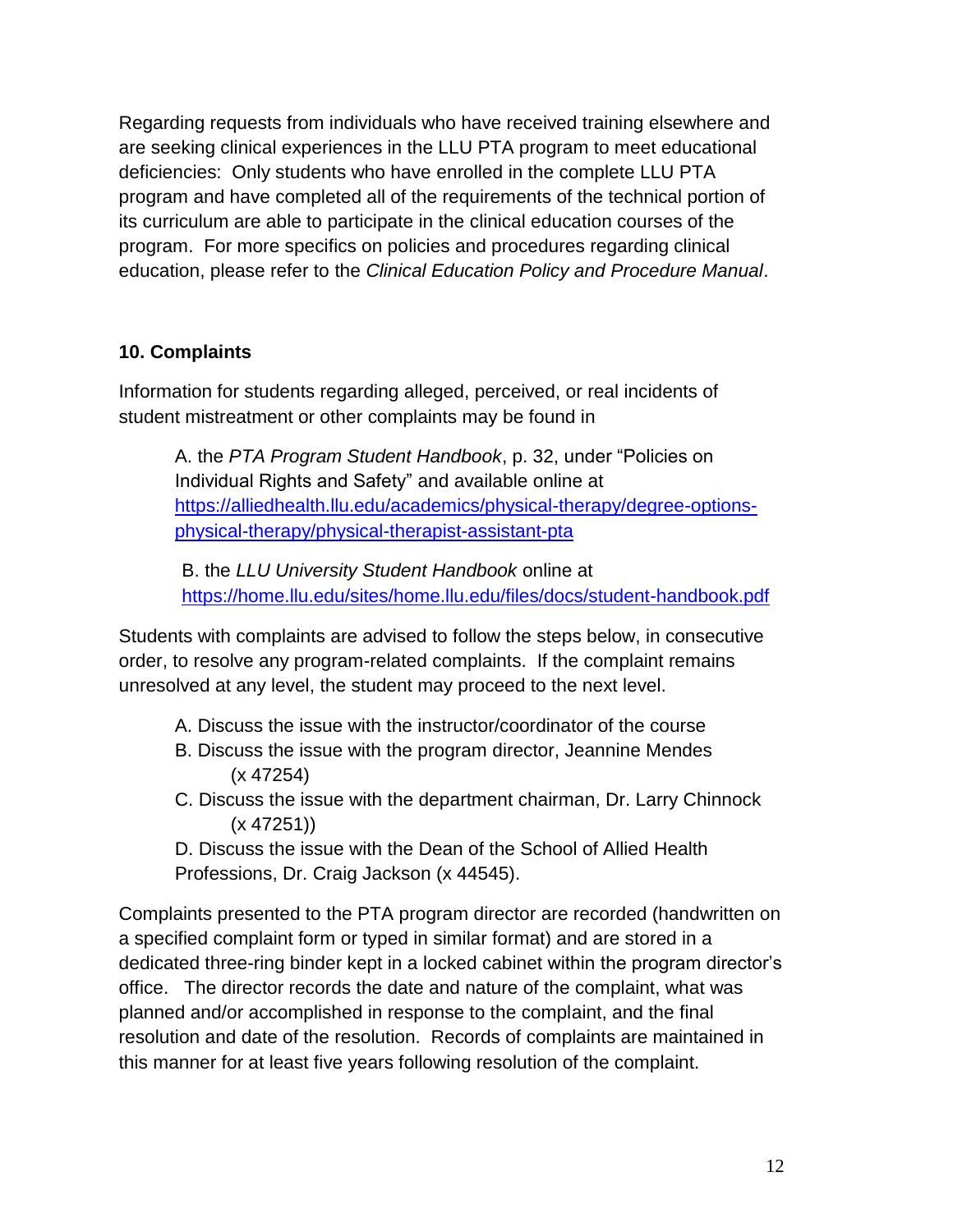Each PTA student signs an acknowledgement form on the first day of school (program orientation) that they have received a hardcopy of the current *PTA Program Student Handbook* and instructions on how to access the online *LLU University Student Handbook* (URL above).

Clinical education sites, employers of graduates and the general public may file complaints with the program director and/or the School or University. Information regarding complaint policies and grievance procedures is located at the following places:

- A. For all stakeholders: *University Catalog* website <http://llucatalog.llu.edu/general-information/communicate-llu/>
- B. For clinical education faculty and staff: the *Physical Therapist Assistant Clinical Education Handbook* which is carried to each clinical education facility by the student at the beginning of each clinical experience
- C. For academic faculty: Information may be found in the *LLU Faculty Handbook* <http://www.llu.edu/pages/handbook/facultyhandbook/index.php>

Public Complaints made to the PTA Program Office: – The process for responding to complaints is dependent on the type of complaint (i.e., if it is a legal matter, a safety issue, etc.). All complaints are forwarded to the appropriate department, usually to the administrative lead.

Records of all complaints will be kept in a secure location by the program for a minimum of five years.

## **11. Web-Based Resources**

A personal Identification Number (PIN) or password is required to access the Student Services Website and the offices listed below. The initial PIN notification is sent to the student at their local mailing address.

The 7-digit LLU ID number located on the student ID card is the initial password for web services.

The following services are available on the Student Services Web (SSweb):

- a) University Records: Grades, Transcript, Holds, Academic History, Registration
- b) Financial Aid: On-line Application, Requirements Tracking, Holds, Costs, Awards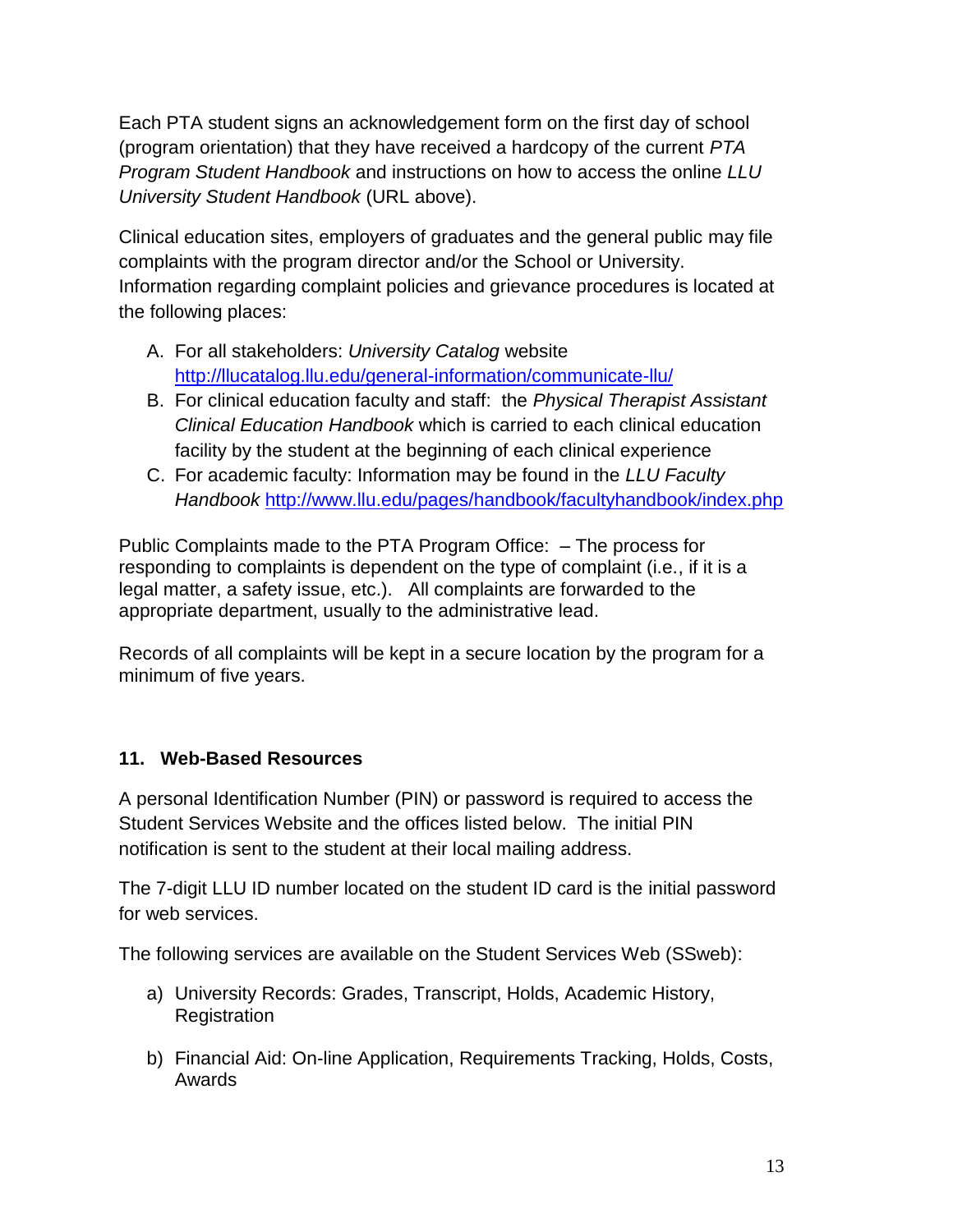- c) Student Finance: Financial Clearance, Account Withdrawal, Account Summary, Bank Card Payment
- d) *Canvas* is the institutional, online learning management system utilized by students and faculty for managing face-to-face courses and webbased courses
- e) Instructions for log in**:** <http://www.llu.edu/ssweb/>
- f) Changing the PIN: At the time of the initial student log in, the computer will require a change of the PIN by clicking on Personal Information and then Change PIN. The PIN is considered equivalent to a legal signature.

**LLU E-mail** is the medium through which LLU officially communicates with students; they are required to check personal LLU email at least once a day during the school week for communication from the university, the department, program faculty or instructors.

- a) Email log in requires a username and password. The username is the first part of the email address (the part to the left of the @llu.edu). Email addresses may be found on SSweb by clicking the link: [https://webmail.llu.ed](https://webmail.llu.ed/)
- b) To change a password, use this link: http://swap.llu.edu

## **12. Video and Audio Recording**

Video-recording of any activities in any lecture or laboratory settings or other instructional environment by students is not permitted.

Audio-recording of any activities in any lecture or laboratory settings or other instructional environment by students may be permitted at the discretion of the course instructor.

#### **13. Equipment Safety and Maintenance Procedures**

It is the responsibility of all faculty members to check equipment used by students and instructors in the classrooms and laboratory rooms for proper function prior to each use. If equipment needs repair, it should be clearly marked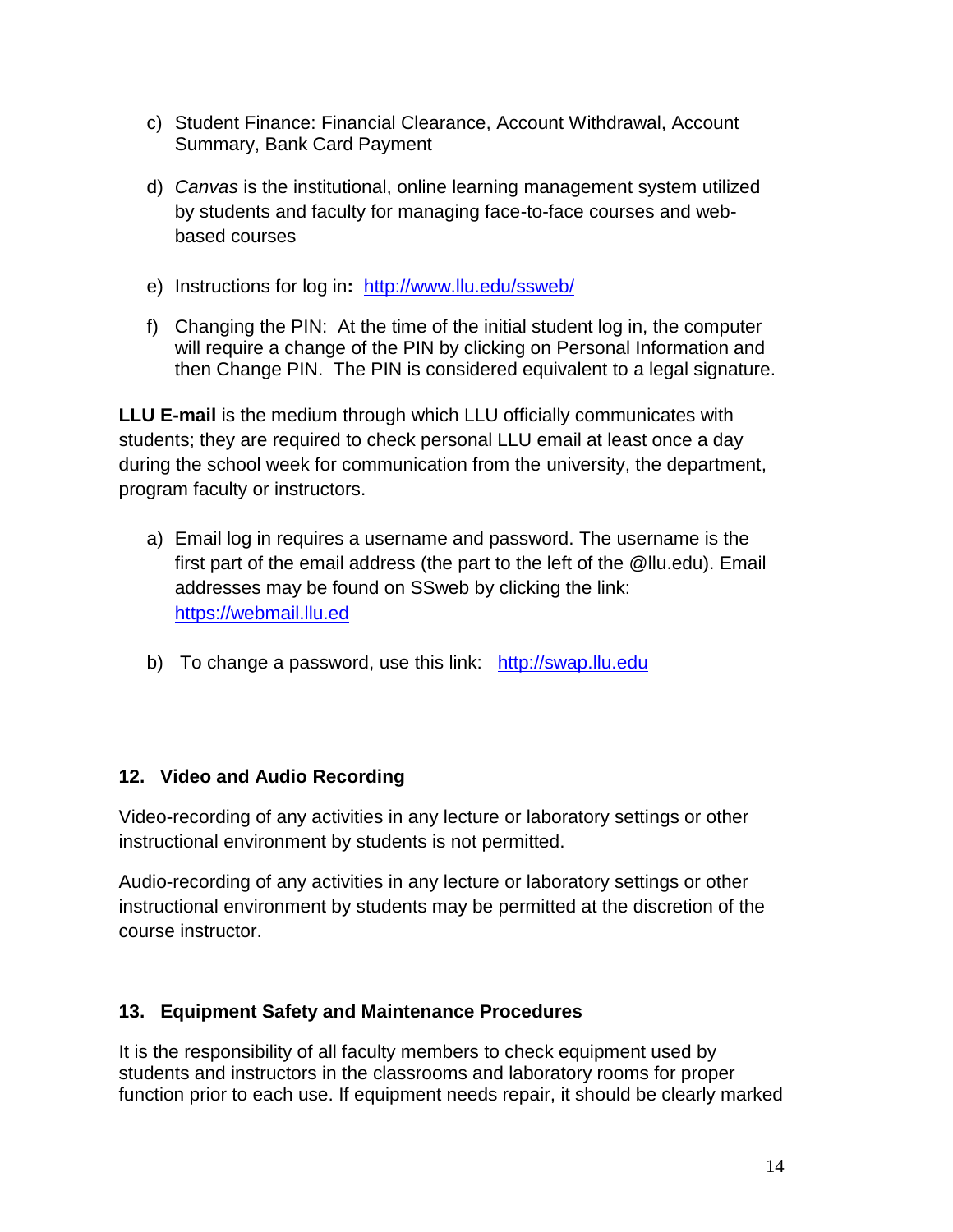for repair, reported to the program director or to maintenance for repair and, if possible, removed to a storage closet. Instructors are not to use defective equipment or supplies.

Faculty should instruct students in safe use of all equipment used in labs. Students may not practice with equipment until they have been instructed on its use in class.

Equipment manuals are to be kept in the program directors office or with the unit.

An annual inventory of existing equipment is conducted under the direction of a faculty member within the physical therapy department. After the inventory, the program administrative assistant schedules an annual safety inspection with a clinical engineering company whose staff inspects and calibrates the equipment. The inspectors provide a final inspection report to the program which is designed to bring any equipment functional problems or equipment safety issues to the attention of the program director. Records of these inspections are kept in the program office.

External vendors, who loan equipment to the program for use in class or laboratories, such as transcutaneous electrical neuromuscular stimulation units (TENS) and ultrasound units, provide a memorandum with the equipment that ensures the safety of the equipment.

#### **14. Approval of New and Revised Policies and Procedures**

The program director and/or the assistant program director/DCE develop drafts of new and revised policies and procedures for the program.

The program director presents new policies (unrelated to clinical education) to the faculty during faculty meetings and/or via email for discussion and revision. The DCE presents new polices relating to clinical education to the faculty during faculty meetings and/or via email for discussion and revision.

Policies are reviewed and approved during faculty meetings.

#### **15. Faculty Development Plan**

The PTA program follows the policy on faculty development that is outlined in the School of Allied Health Professions (SAHP) "Guidelines for Faculty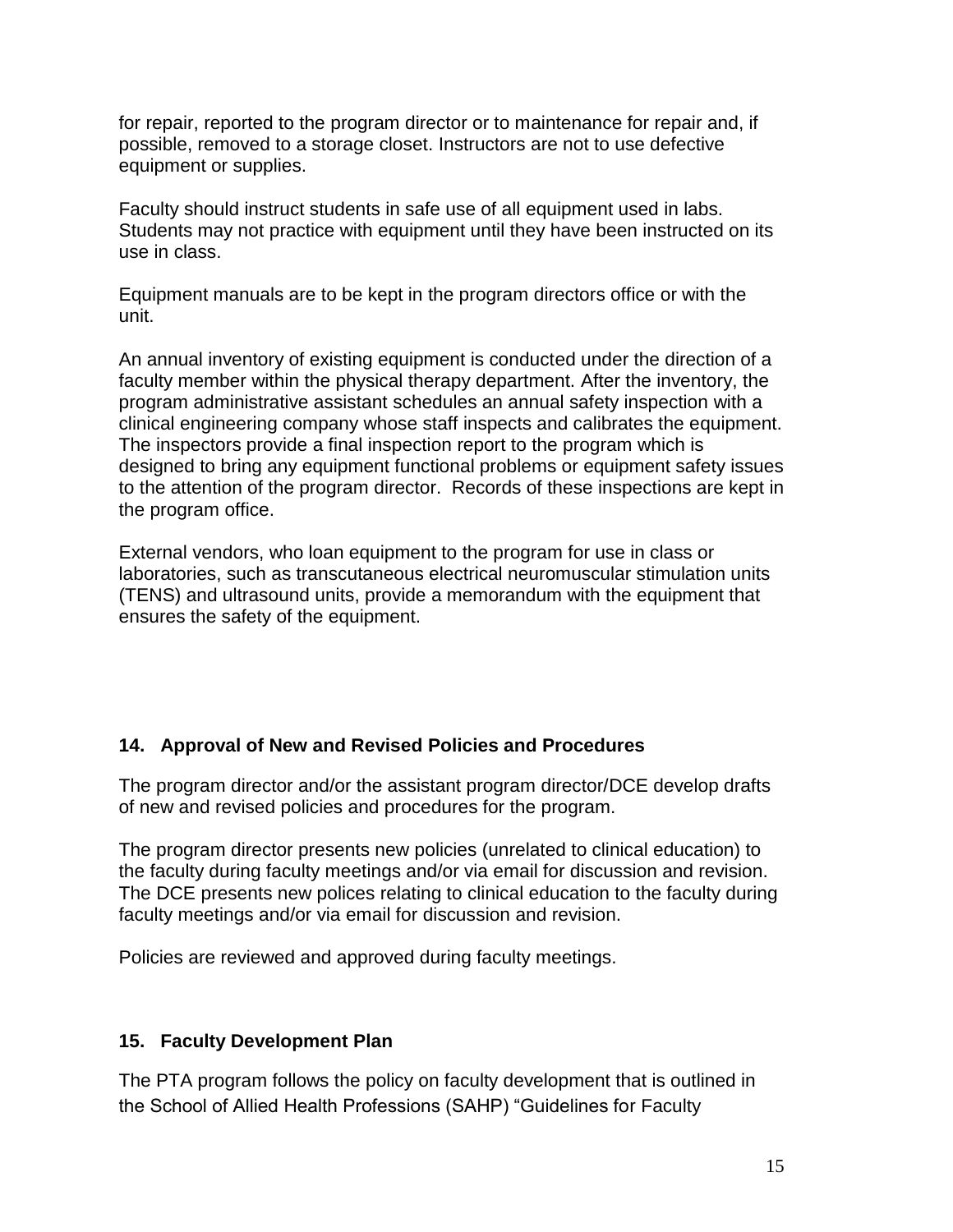Development," implemented 2007-10-01. The full copy is stored electronically in the SAHP file *Shared Folders/Dean's Office/Faculty Files/Faculty Development Application.* The SAHP policy aligns with the institutional policy found in the *2015 Loma Linda University Faculty Handbook*, Section 2.3.1 and 2.3.2. These sections address faculty appointment, rank and step increases, and development that would lead to promotion. A faculty member must have completed criteria in the three areas: teaching effectiveness, professional achievement and academic growth; and service to the university. [http://www.llu.edu/pages/handbook/facultyhandbook/FH%202015%20Chapter%](http://www.llu.edu/pages/handbook/facultyhandbook/FH%202015%20Chapter%202-Appt,%20Discipline,%20Recog,%20Termination%20of%20Faculty.pdf) [202-Appt,%20Discipline,%20Recog,%20Termination%20of%20Faculty.pdf](http://www.llu.edu/pages/handbook/facultyhandbook/FH%202015%20Chapter%202-Appt,%20Discipline,%20Recog,%20Termination%20of%20Faculty.pdf)

Faculty members in the Physical Therapy Program are encouraged to follow the steps recommended for rank increases through Instructor, Assistant Professor, Associate Professor and Professor and for step increases within the appointed rank.

Instructors in the Physical Therapist Assistant Program are also encouraged to improve their: teaching skills, presentation manner, syllabus organization, examination writing skills, computer usage skills, and their clinical knowledge and understanding of their own specialty through continuing education that is offered by the University or through the APTA and other continuing education providers.

In the process of evaluating each course that an instructor teaches, through peer evaluation, student evaluations and instructor self-examination, the instructor and program director may identify areas in which the instructor could improve. The instructor may be required to attend courses to help rectify a weakness in his/her teaching, or a weakness in the PTA program itself. Such instruction will be provided free for the core faculty members. Associate faculty may also be required to take further courses as a requirement of their continued appointment as associate faculty. The PTA program will provide reimbursement as the budget will allow, for any required training of associate faculty.

In cases where there is a weakness in teaching methodology or syllabus preparation, the remedial work may be done either under the mentoring and tutelage of a more experienced teacher, or through continuing education courses.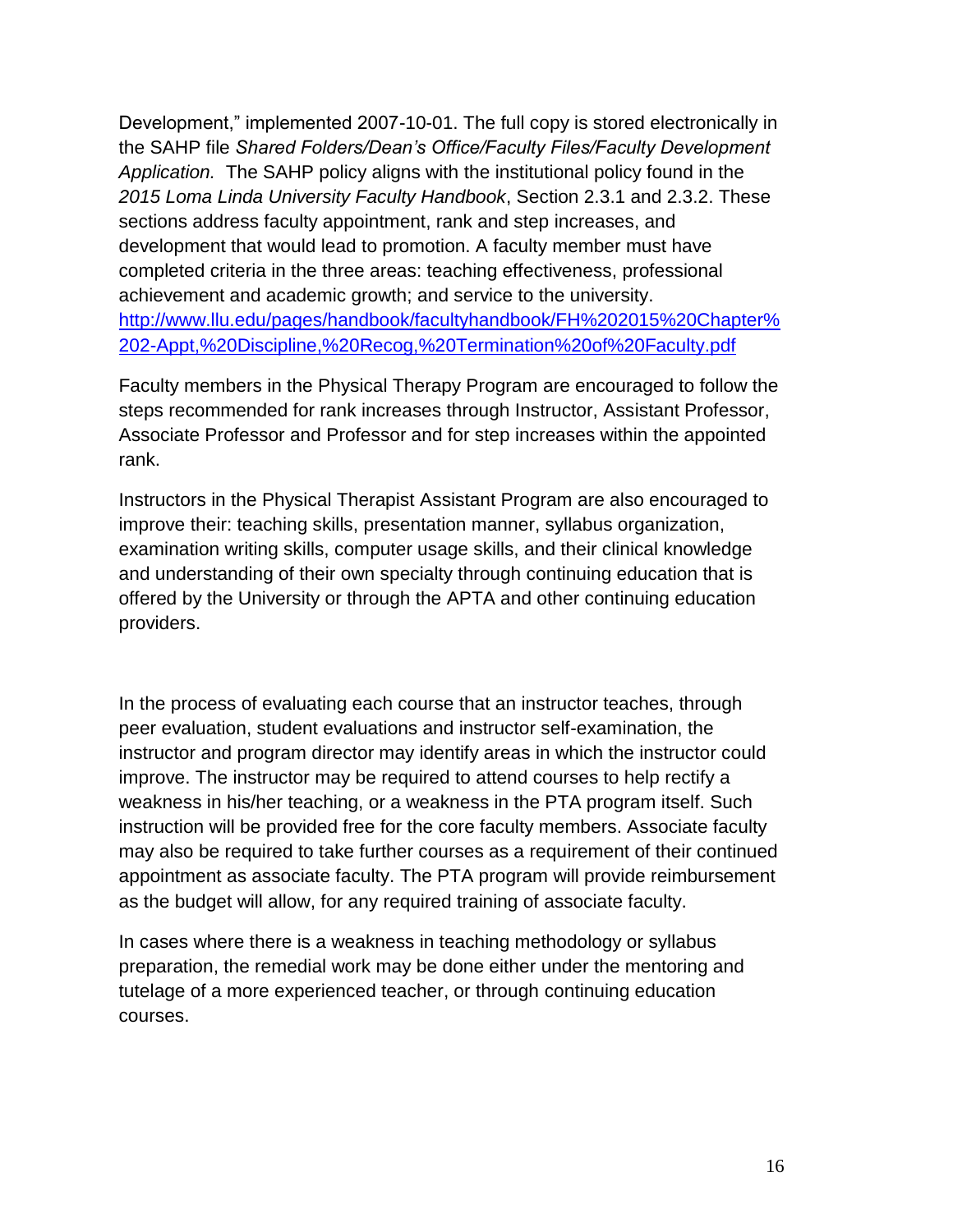#### **16. Annual Evaluation of Core Faculty**

Each core faculty member meets annually in July with the program director for a performance evaluation where the following areas are addressed:

The Annual Faculty Workload Document for the previous year:

Did the projected work take place successfully?

Did the faculty member successfully reach the projected goals?

Annual Faculty Workload Document, prepared for the current academic year:

Is the projected workload feasible?

Are there other things that should be included in the workload?

The Annual Faculty Report (online institutional requirement):

Did the faculty member update the report last October as required by the institution?

Has the faculty member completed all required online courses in the OWL (*Organization Wide Learning*) portal?

Course Evaluations

What progress has been made in areas identified as needing improvement in the course evaluation meetings?

Are the following requirements current?

HIPAA training, the institutional online BLUE Book on Safety, Fire Extinguisher Training, CPR Certification, PT License and APTA Membership.

Is this faculty member eligible for a step or rank increase?

Discussion of areas that need improvement, and methods to achieve these changes, which may include: mentoring by a more experienced teacher; tutoring and/or assistance in methods of organization of syllabus; continuing education in the subject area; continuing education in the area of test/examination writing

The annual meeting is documented on the Annual Evaluation form**,** signed, and a copy is kept in the director's file for that instructor.

#### **17. Clinical Faculty Development**

Clinical instructor training and materials are offered to all clinical sites upon the establishment of a clinical education relationship and when a specific weakness is identified through DCE, CCCE or student feedback.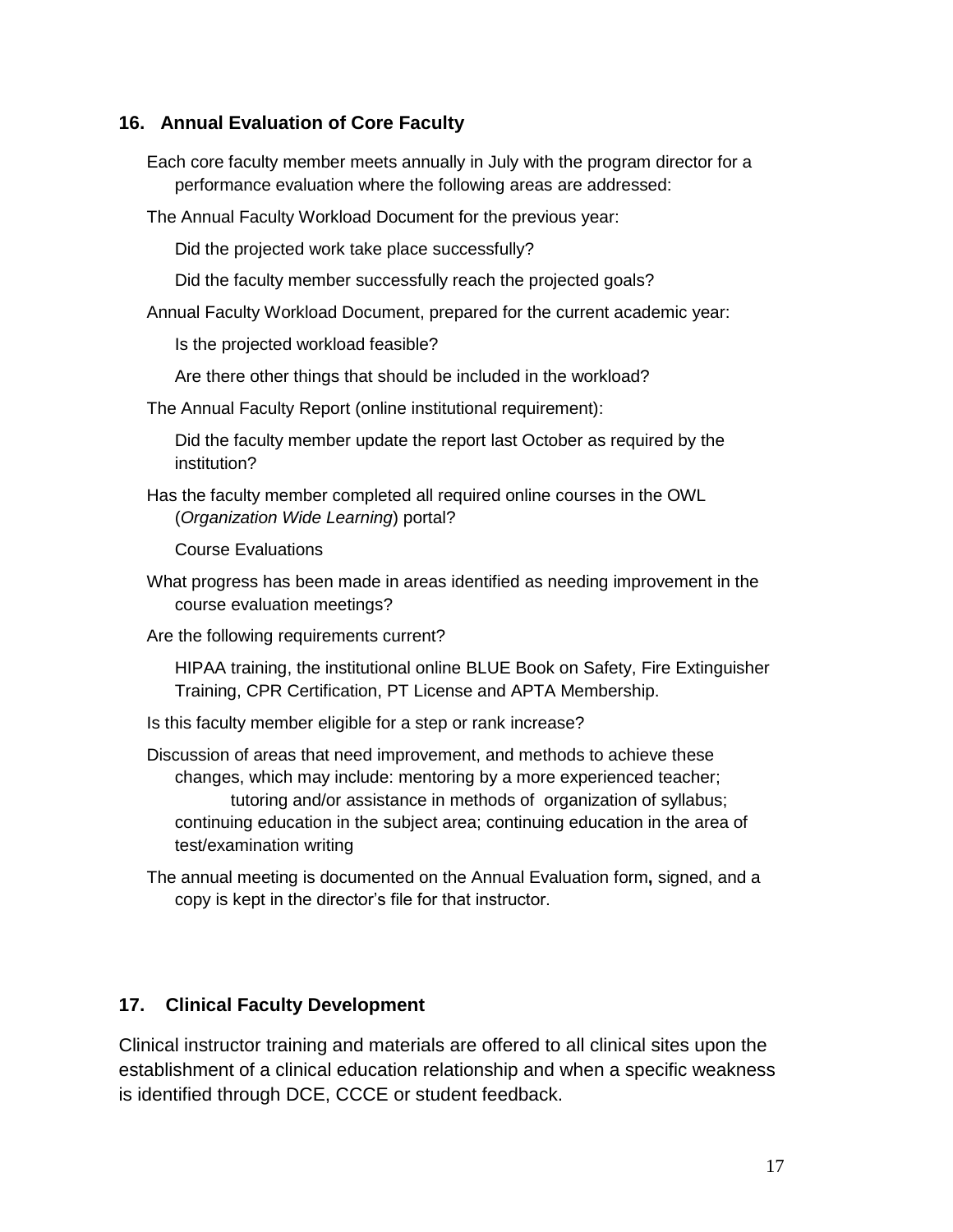Clinical instructors and clinical sites are assessed by the DCE and students each time they provide training for a student clinical experience. The DCE or faculty designate personally visits sites in southern California, while more distant sites are contacted by telephone. The students provide valuable feedback during the DCE visits and at the end of the clinical experiences.

The SAHP Department of Physical Therapy has a standing Clinical Education Committee that acts as an advisory committee on specific issues as needed for both the DPT and the PTA programs, i.e., coordination of clinical education activities, policy development. Members include the program directors, the DCE, the ACCEs for both programs and former ACCEs still on faculty. In addition, the PTA faculty serve as an advisory committee for most student issues that arise related to clinical education experiences.

For example, at the completion of each six-week clinical experience, the DCE reviews the performance evaluations for each student. If a situation arises that requires immediate attention, a Committee meeting will be called as needed to discuss the situation and take appropriate action. In addition, if the DCE identifies a serious dilemma during a clinical experience that requires consultation with the Committee, they may be called into session.

Actions taken may include recommendations for clinical instructor (CI) training, training in the use of the Clinical Performance Instrument (CPI), sponsorship for APTA clinical instructor credentialing, formation of a behavioral contract with the student, removal of the student from the clinical site, and/or termination of the affiliation relationship with the clinical site.

Clinical sites are reviewed annually. Those that are identified through the evaluation process as having areas of weakness in clinical mentoring will be reassessed. If it is found that the clinical facility has not responded adequately to recommendations for improvements, the site will be removed from the list of clinical education sites.

A comprehensive review of the entire clinical education program is conducted at an annual Clinical Education Committee meeting. The effectiveness of the clinical education component of the program is also evaluated in the light of comments from recent graduates, and from employees of graduates via surveys sent annually to new graduates six months after program completion. Changes that may be needed to improve the clinical education component of the program will be identified at this meeting, and then presented to the program faculty.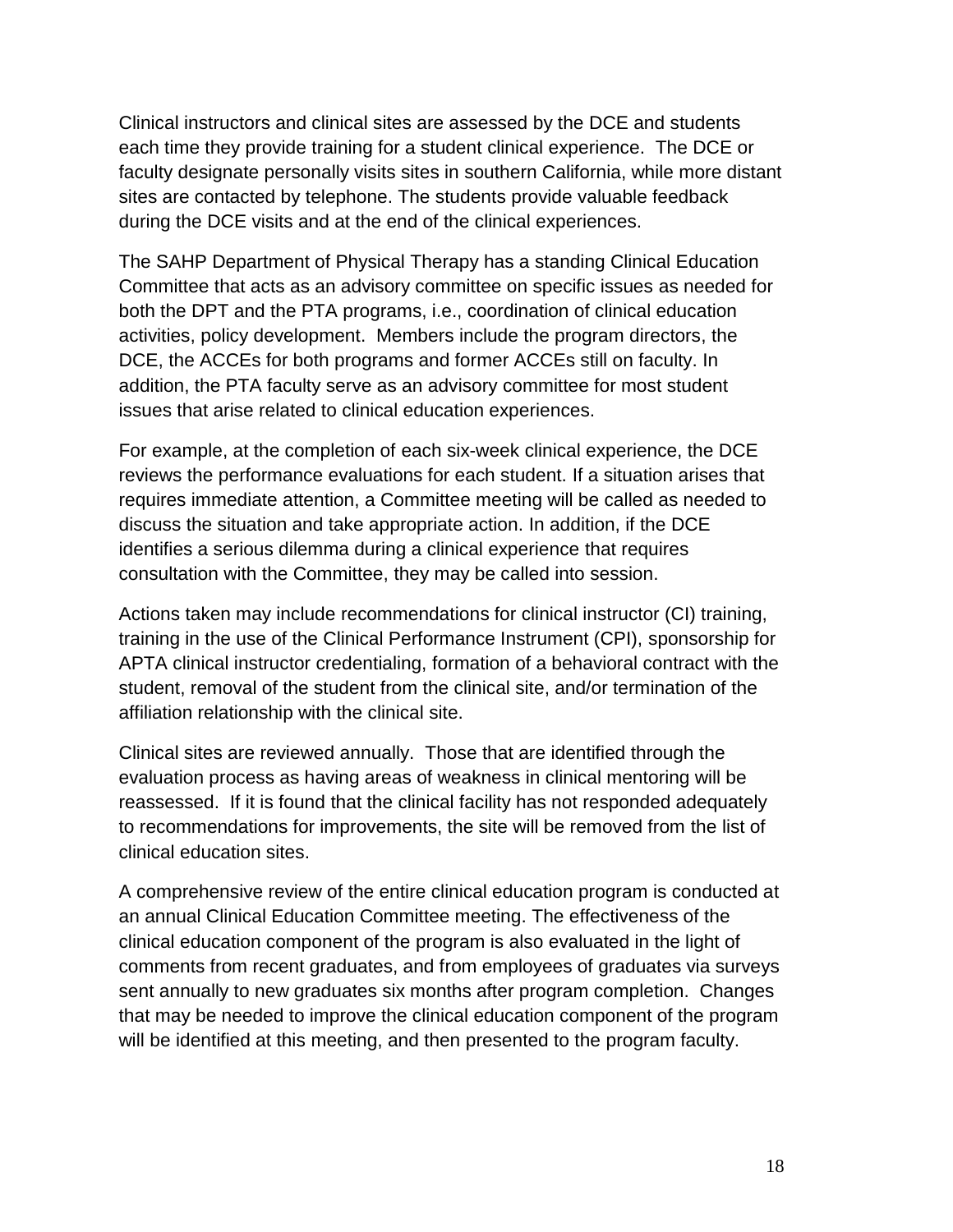#### **18. Evaluation of Course Instructors: Core and Associate Faculty**

 The program director or designee meets with instructors following the completion of courses for which they are responsible. Core faculty who teach multiple courses meet once or more times yearly. Associate faculty who teach one course per year will meet at the completion of the course. The discussion will include:

- 1. The instructor's self-evaluation of teaching effectiveness;
- 2. The instructor's self-assessment of the strengths and weaknesses of the teaching;
- 3. Review of student course evaluation data on teaching methods and effectiveness;
- 4. Peer classroom evaluations of instructor's style, teaching methods and effectiveness
- 5. Identification of any improvements needed in teaching style and learning experiences provided; instructor's knowledge of the subject; syllabus content, organization, clarity; methods of assessment.

Ratings on evaluation forms ranging from 4.0 – 5.0 are considered acceptable. If there are sections that receive a  $3.0 - 4.0$ , we will attempt to identify the problem and will work on gaining improvement. If there are sections with a score below 3.0, we will consider this to be a serious problem which needs immediate improvement or change of instructor.

A discussion of methods available to improve any teaching or organizational problems may include mentoring by a more experienced teacher; tutoring and/or assistance in methods of developing an organized syllabus; continuing education in the subject area; continuing education in the area of test/examination writing.

If or when a determination is made that changes need to be made, these changes must be made before the course is taught again the following year. This meeting between instructor and program director or designee is documented on the respective form, signed, and a copy kept in the Director's file for that instructor.

#### **19. Individual Rights and Safety**

Safety, the right to privacy, confidentiality and informed consent apply to any individual involved with the Physical Therapist Assistant Program, including, but not limited to: students, faculty, staff, visitors to the program, human subjects for classroom or laboratory demonstrations, and clients interacting with students at clinical facilities.

#### *Grievance Procedures*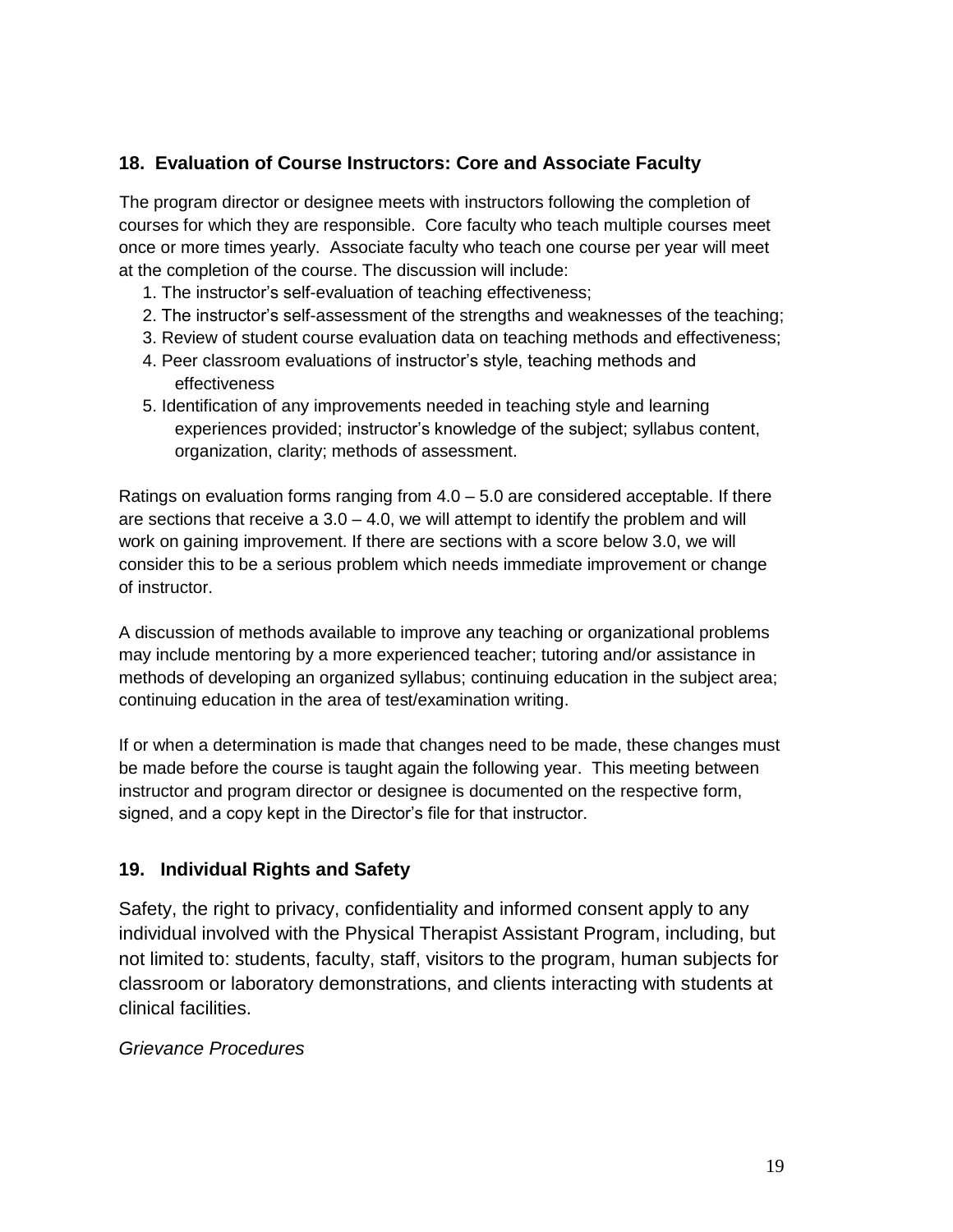Any person with a complaint or concern about the PTA Program or one of its policies, programs, faculty, staff or students will be asked to submit their concern in writing. Persons with a verbal complaint/concern should be asked to submit their issues in writing to the program director, department chairperson or to the Dean of the School of Allied Health Professions. For the PTA program, if the nature of the concern falls into the possibility of a formal complaint to the program's accrediting body, they will be instructed to contact the APTA's Department of Accreditation to discuss the nature of the complaint and to determine what procedures should be taken. This department can be reached by fax at 703-684-7343 or email at [accreditation@apta.org.](mailto:accreditation@apta.org) See full policy for complaints in section XXII of this manual.

#### *Use of Protected Information*

Information collected from fellow students, lab subjects, and patients/clients is considered confidential information, and protected by applicable Health and Human Services laws (available through

<https://www.ahrq.gov/funding/process/grant-app-basics/hsubjects.html> ). As such, the information can only be used for purposes other than direct health care, upon written informed consent from the patient/client or designated official. Use of the information should still protect the right to anonymity, when possible, and be used for educational purposes, either in the classroom or to other professionals. If images are requested, a separate consent form must be obtained prior to obtaining and using such images.

Policies regarding patient/client rights within the clinical setting are established by that institution and should allow clients the right to refuse to participate in clinical education.

Subjects used to demonstrate in the classroom setting are afforded the same right to informed consent as in other settings. Forms may be obtained from the administrative assistant, and completed forms should be placed in the course curriculum file.

#### *Personal Safety*

Faculty, staff and students are instructed to utilize universal precautions, as identified by the Centers for Disease Control (available at: [www.cdc.gov/niosh/topics/bbp/universal.html\)](http://www.cdc.gov/niosh/topics/bbp/universal.html) when there is the possibility of contact with any body fluid or potential contaminant. This policy is presented in the PTA Student Handbook and PTA students receive instruction in universal precautions in *PTAS 212 PT Procedures,* first quarter of the curriculum. They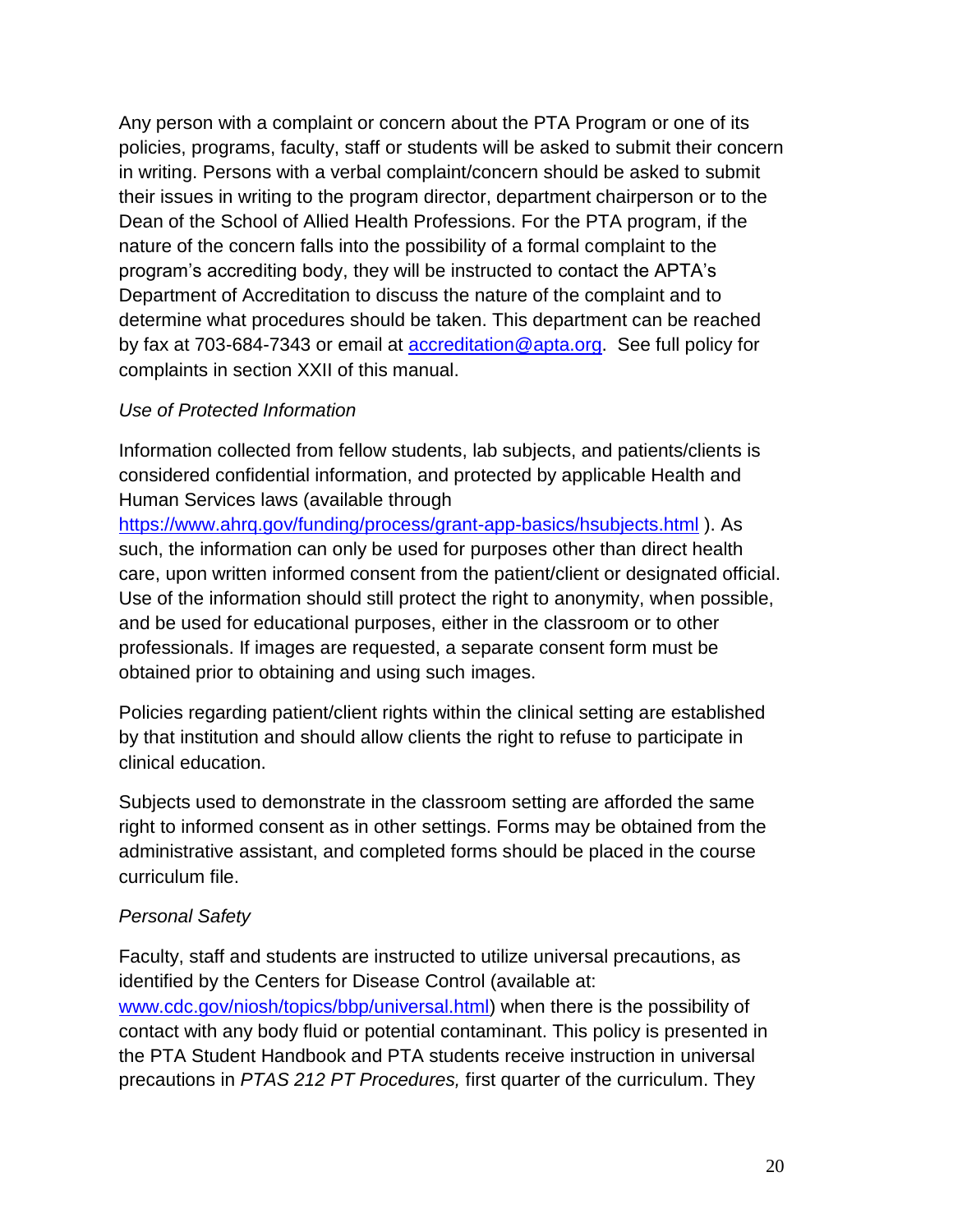receive instruction in standard precautions for airborne contaminants in *AHCJ 305 Infectious Disease and the Healthcare Provider* in fall quarter.

## *Off-Campus Educational Experiences*

Clinical education courses are full-time learning experiences where the student is assigned to a clinical instructor who supervises the learning experience in agreement with the course objectives and goals. The University maintains a current contract for clinical and instructional programs with each facility utilized by the program which delineates the responsibilities of the facility and the university.

Off-campus learning experiences related to didactic courses occur in clinical facilities but are not full-time; during these experiences the students are under the direction and supervision of the academic course instructor. Prior to these field experiences, the course instructors provide a review of relevant procedures and precautions to be followed during the experience to ensure the safety of the student. The University maintains a current memorandum of understanding or a full affiliation contract with such facilities which delineates the agreement by the facility to provide suitable learning experiences, equipment and supplies, and the agreement by the University to provide personnel to coordinate the experience, to provide emergency medical care and to provide and maintain the records and reports related to student evaluation, and to require students to follow facility rules and regulations related to the learning experience.

## **20. Progression to Clinical Education Courses**

Students must successfully complete and receive a passing grade in all PTAS courses as they occur in the curriculum in order to progress to subsequent clinical education courses. This policy operates in concert with the current program policies on remediation (Policy 25) and academic disqualification and dismissal (Policy 26).

Thus, if a student fails one or more PTAS courses in winter quarter, that student is not allowed to progress to *PTA Clinical Experience I* in spring quarter. If the student is not academically disqualified from the program, he/she is allowed to remediate the failed course(s). Remediation must be completed no later than the last Friday before final exam week in spring quarter.

If all spring quarter didactic courses and remediation are completed successfully, the student may progress to *PTA Clinical Experience I* and *PTA*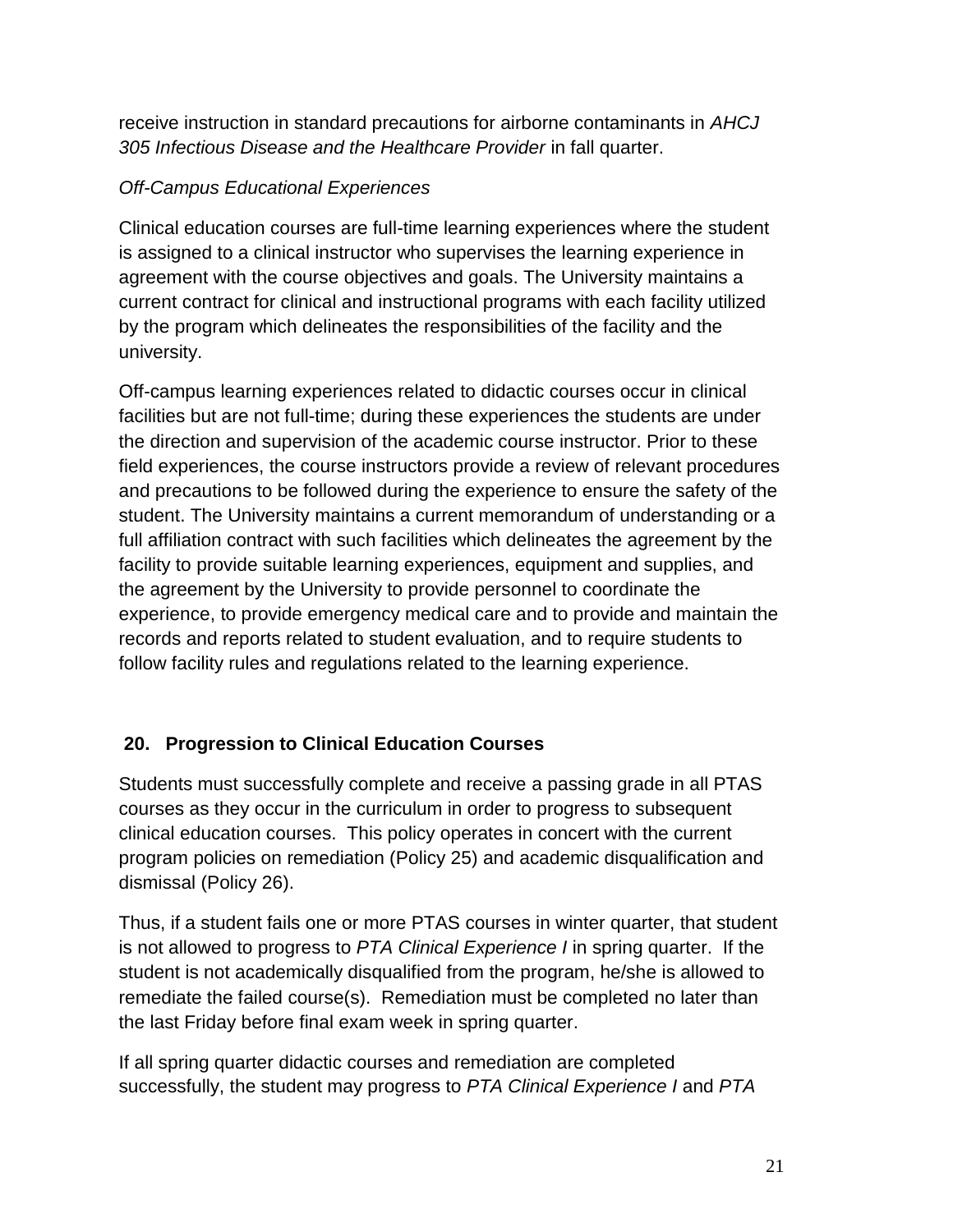*Clinical Experience II* during summer quarter and to *PTA Clinical Experience III* during fall quarter of the same year. Such students are allowed to participate in the June graduation ceremonies with their classmates with the expectation that all degree requirements will be successfully completed by December of the same year.

## **21. Background Checks**

Each new student is required by LLUH to complete an online Background Check (BGC) for initial enrollment as instructed on the *New Student Registration Portal*. An updated BGC may be required before completion of the program.

All BGC hits are reviewed by the LLUH Office of General Counsel. The LLUH General Counsel's office may determine that, based on the BGC results, a student is not allowed to participate in clinical education experiences at any LLUH entities. In such cases, the program finds the student disqualified from the program and the student is given administrative dismissal.

## *Procedure for review of BGC data*

1. The SAHP Assistant Dean for Student Affairs (or his designate) accesses the BGC database within the first two weeks of the start of the program and

- a. Confirms whether all new students have completed the BGC.
- b. Identifies the status on each BGC certificate, whether it is "clear" (no findings) or it reveals any "hits" (one or more findings).

c. Notifies the program director of BGC's with hits or missing BGC's and follows up with students for whom the BGC is missing.

d. Forwards an electronic copy of all the new certificates to the program director and DCE.

e. Contacts the LLUH Office of General Counsel regarding decisions on BGC hits as to whether the individual(s) would be allowed entry to LLUH entities for clinical education experiences.

f. Notifies the program director of any individuals who would be denied access to LLUH entities for clinical education.

2. The Program Director

a. Arranges a meeting with any student whose BGC findings result in program disqualification and initiates administrative program withdrawal.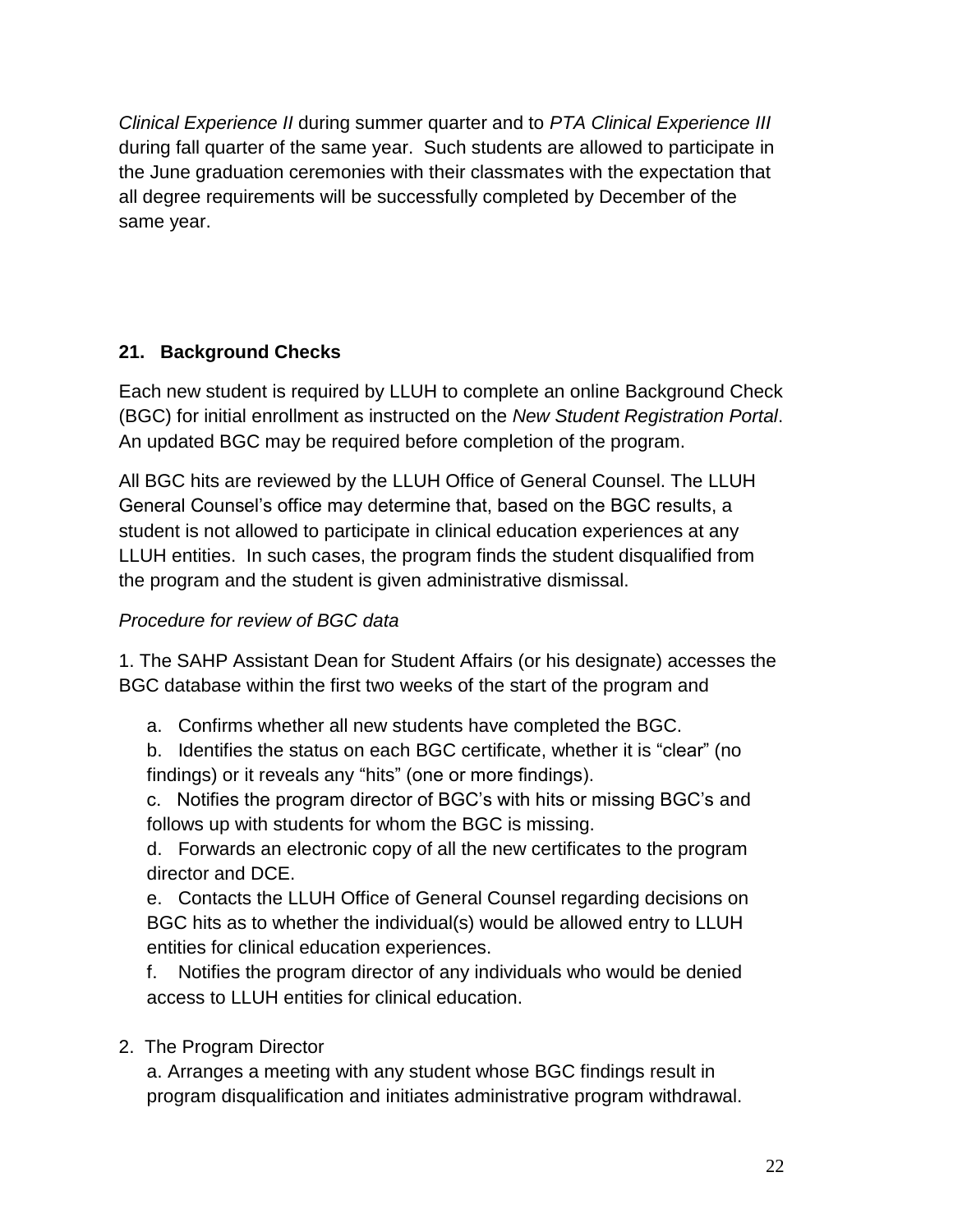b. Establishes monitoring program for any student with a BGC hit that requires monitoring without dismissal (see Policy #24). c. Communicates any consequential BGC outcomes to DCE and program faculty.

## **22. Monitoring a Student with Background Check Failure**

Students sign an agreement to comply with the LLU standards upon acceptance and must complete a University-specific background check in the enrollment process. All background checks which reveal a history of misdemeanor and/or felony charges (also referred to as "failed" background checks) are reviewed by the Office of the General Counsel for the University. The General Counsel may require the program to monitor the student throughout the program. The following protocol will be instituted either in the whole or partially, depending on the individual circumstances.

- 1. When the Office of the General Counsel indicates that monitoring is required for a student, the program director meets with the student to discuss the circumstances of the background check failure.
- 2. If the student has already completed a court-ordered rehabilitation/ treatment program, and can provide the program with documentation of such, no further intervention is required and the student enters the PTA Program's monitoring program (described below).
- 3. The student signs a contract of commitment to not participate in any drinking of alcohol for the duration of the school program and to participate in the monitoring program which includes the following:

a. Agrees to make appointments to meet with the Program Director no less frequently than once a month from day of signing to discuss progress in treatment and/or school;

b. Agrees that the Physical Therapist Assistant Program may need to describe the reasons for required treatment, as well as treatment compliance and progress, with any future employers to whom he/she may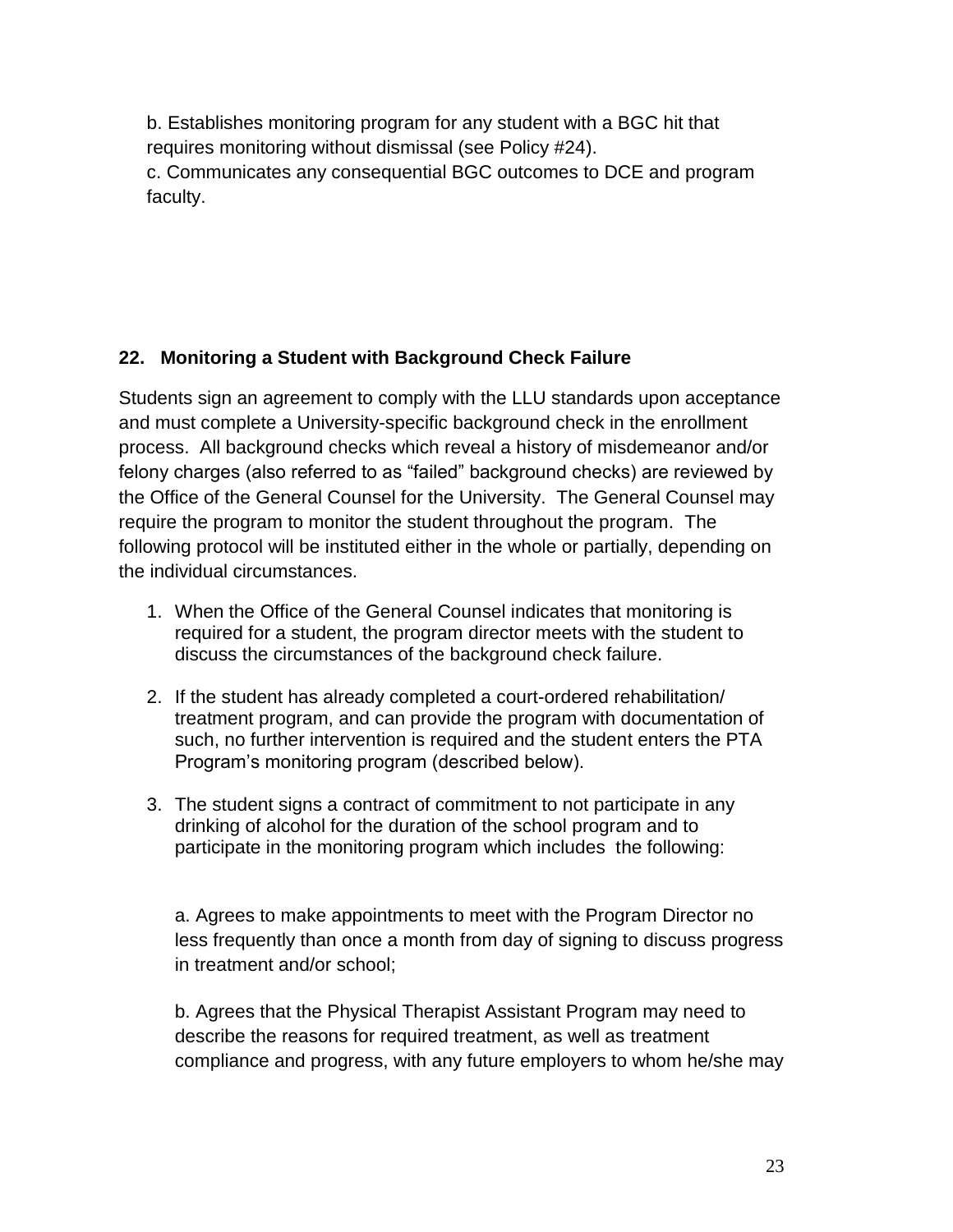apply and to whom the Program is authorized or required to give recommendations as well as to state licensing boards;

c. Agrees to consent to such releases of information as deemed necessary or required by the Program in the future;

d. Agrees that any failure to comply with these treatment requirements as well as any failure to comply with the "Alcohol, Controlled Substances and Tobacco Policy" or other policies of Loma Linda University and/or the Program may result in suspension or dismissal from the Program.

- 4. The student must complete a new annual background check every 12 months, from the date of the initial background check related to enrollment at LLU, and provide the PTA Program Director with a copy of the certificate.
- 5. If the student has not completed a court-ordered rehabilitation program, the student obtains a professional evaluation (as directed by the program) to determine alcohol dependence, which if present, requires participation in a dependence treatment program and in the PTA Program's monitoring program described above. The student also signs
- a "Release of Information Agreement" prior to entering the treatment program.

## **23. Course Failure and Course Remediation**

Students in the program must receive a grade of C or better in all subjects to satisfactorily complete the program. Grades of C- or lower are considered failing grades. A student is not allowed to fail more than one course throughout the program, **regardless of the units** of the course. If a student does fail a course, it may be remediated and the student may remain in the program according to the process below.

**Remediation process:** The University policy for **remediation** of a failed didactic course offers the student two options:

- 1. Repeat the class the following year, paying full tuition. The grade earned in the course will be the grade the student receives. Students may not be enrolled in courses for which the failed class is pre-requisite, until the course has been completed satisfactorily. Thus, the student would need to withdraw, take a leave of absence and resume the program the following year.
- 2. The student must register for a specified course which is a tutorial version of the same course. The tutorial course must be completed during the subsequent quarter in addition to the normal PTA curricular courses for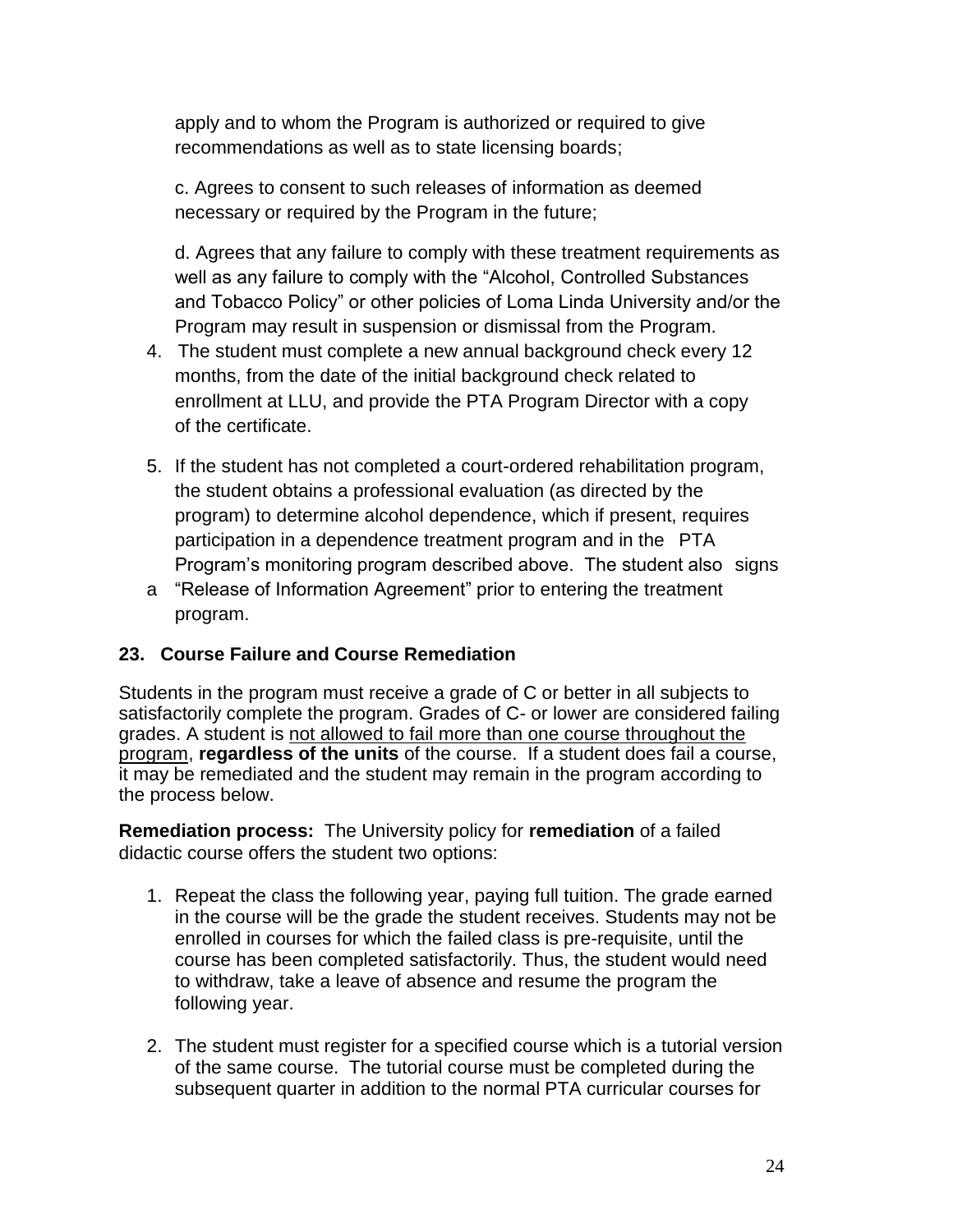the quarter. The tutorial rate (50%) applies to repeated units. The student reviews the course work under supervision of the instructor, and then takes a final examination. This exam can be taken no sooner than two weeks after the final exam of the failed course and no later than the Friday prior to exam week for the term. If the student passes the tutorial final exam, the resulting course grade will be "C." However, the number of failed units remains on the student's record and is cumulative (see Policy #26.)

The student must pass the final exam in the tutorial course to continue in the program. Consequences of failure of the final examination for the tutorial course are determined by faculty review of the student's performance regarding progression in the program. The student will face either:

1) Suspension from the program at the end of the current term and wait until the full course is offered the following year and can be repeated, or

2) Disqualification from the program.

If a student fails any PTAS course in winter term, they will not be allowed to progress to *PTA Clinical Experience I* in spring term. The student is allowed to progress to the didactic courses in the normal PTA curriculum in spring term while remediating the failed course. Under this circumstance, all didactic courses must be satisfactorily completed prior to progression to any clinical affiliations. The three PTA *Clinical Experience* courses will be postponed and rescheduled pending satisfactory completion of all didactic courses.

#### **24. Academic Disqualification and Dismissal**

There is a limit to the number of courses that a student may fail and continue in the program. A student is allowed to fail **only once course** (regardless of the units of the course) during the entire program (which must be remediated prior to program completion) with the **exception** of a failure of *PTAS 201 Anatomy* (see Policy #3).

If a student **fails more than one course,** the student is found academically disqualified with the consequence of immediate **academic dismissal** from the program regardless of remediation measures.